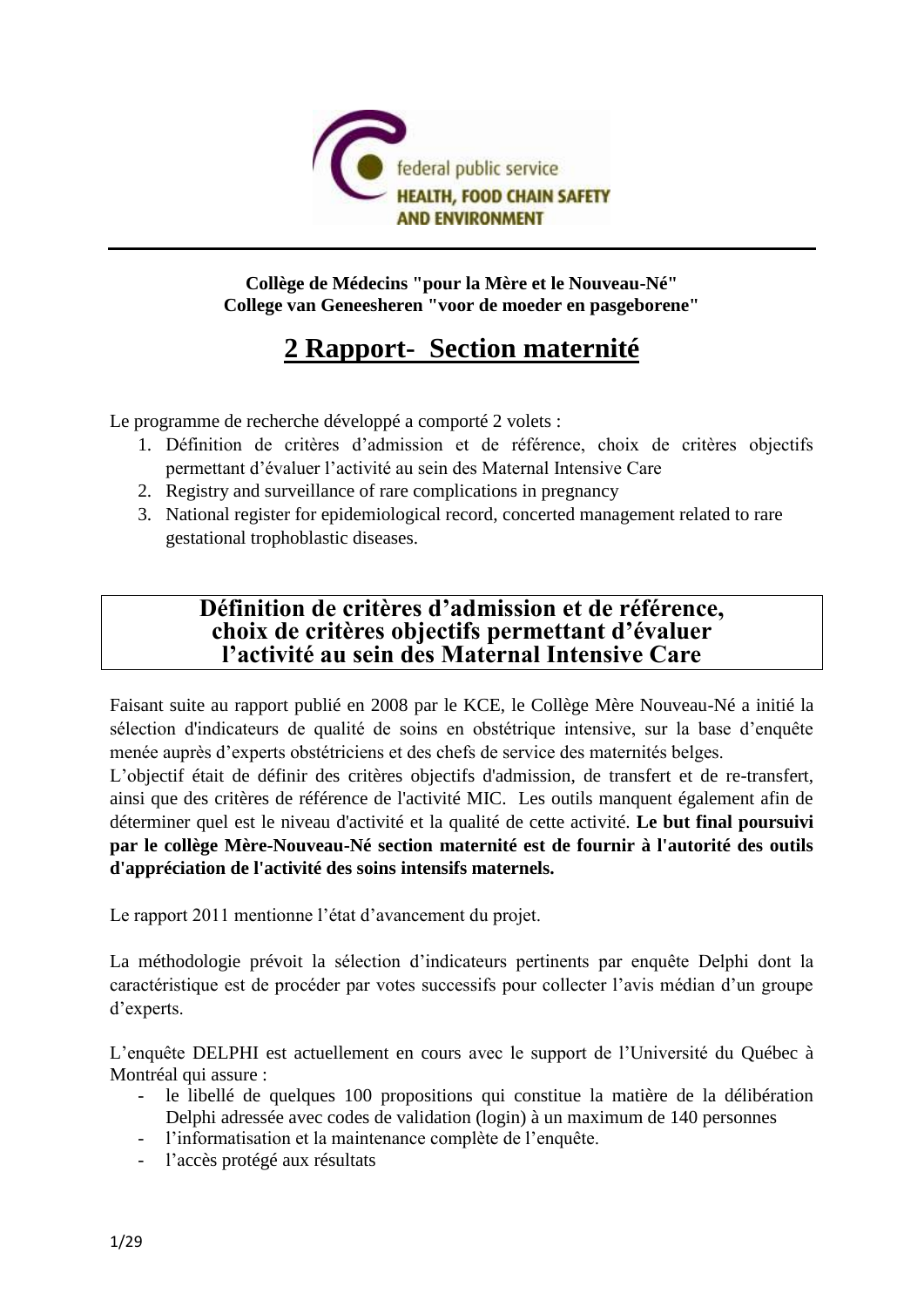- l'assistance lors de la « thématisation manuelle de qualité » par les experts du domaine.

Préalablement, les membres du collège et les experts ont sélectionné et validé un ensemble de questions relatives :

- à la structure,
- à la fonction MIC.
- à la fréquentation de ces unités,
- au profil des pathologies,
- à l'encadrement général des hôpitaux disposant d'un MIC
- à la compétence des équipes et à leur disponibilité en permanence pour assurer la continuité des soins,
- au taux d'activité au sein des MIC.

Ces questionnaires validés ont ensuite été analysés par l'équipe spécialisée de l'Université de Montréal pour en améliorer la présentation et faciliter leur scoring par 139 experts obstétriciens belges.

Ceux-ci ont été sélectionnés parmi les obstétriciens experts-chevronnés dans les universités, les maternités privées disposant ou non d'une unité MIC et les représentants des organisations scientifiques et professionnelles (VVOG et GGOLFB).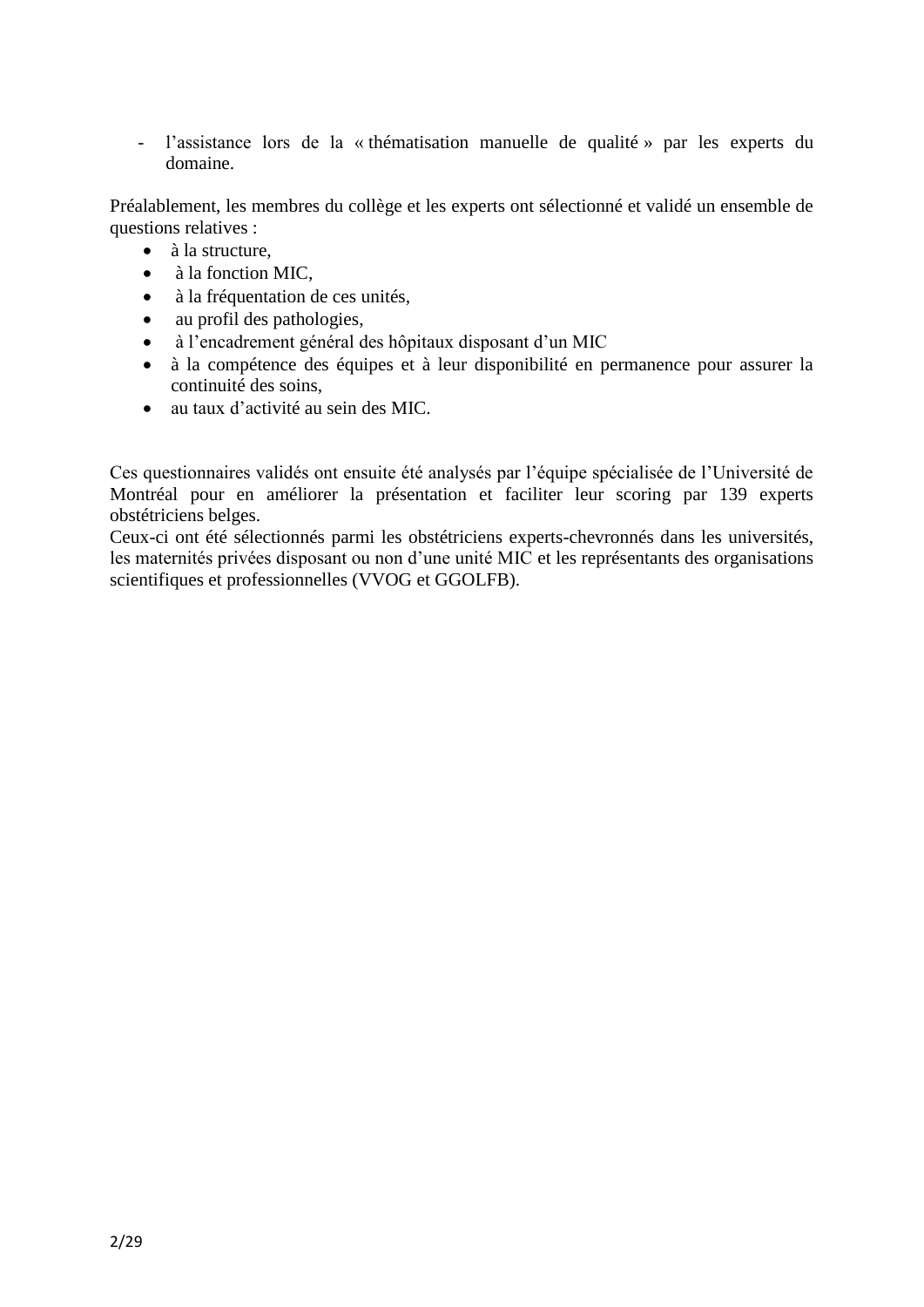## **THEME 2**

# **Registry and surveillance of rare complications in pregnancy**

# **Introduction**

Following a recent initiative by the European Commission and the European Medicines Agencies (EMEA) to encourage the research, the development and the marketing of "orphan" medicines to treat, prevent or diagnose rare diseases. In November 2008, the European Commision sent a note to the European Parliament, to the Council and to European economic and social committee as well as the committee of the regions on the problem of "rare diseases".

Rare diseases are defined by the European Union as diseases with a prevalence of 5 or less per 10 000 persons. The European Commission considers that *"The lack of specific health policies for rare diseases and the scarcity of the expertise, translate into delayed diagnosis and difficult access to care. This results in additional physical, psychological and intellectual impairments, inadequate or even harmful treatments and loss of confidence in the health care system, despite the fact that some rare diseases are compatible with a normal life if diagnosed on time and properly managed. Misdiagnosis and non-diagnosis are the main hurdles to improving life quality for thousands of rare disease patients."*

What is being said on rare diseases in general is also true for pregnancies of the mother to be with a rare disease or a rare complication of pregnancy, which not only is risking the life of the mother herself but also that of the child to be born

Registries and databases constitute key instruments to increase knowledge on rare diseases. Indeed, the use of registries and databases are excellent means for pooling information in order to achieve a sufficient sample size for epidemiological as well as clinical research.

# **Objective**

The purpose of present study protocol is to achieve a registry and surveillance of rare complications of pregnancy in Belgium.

Indeed some conditions are so rare that few midwives and obstetricians will ever come across them in their whole careers. The purpose of creating a registry and surveillance for those conditions in pregnancy is to bring together expertise on the knowledge and the management of those uncommon conditions so that in future pregnant women with a rare complication of pregnancy could benefit through better information on the condition and the outcome of the condition. By pooling those rare cases together it becomes possible to study the best possible management because at present the clinical practice is rarely based on robust evidence.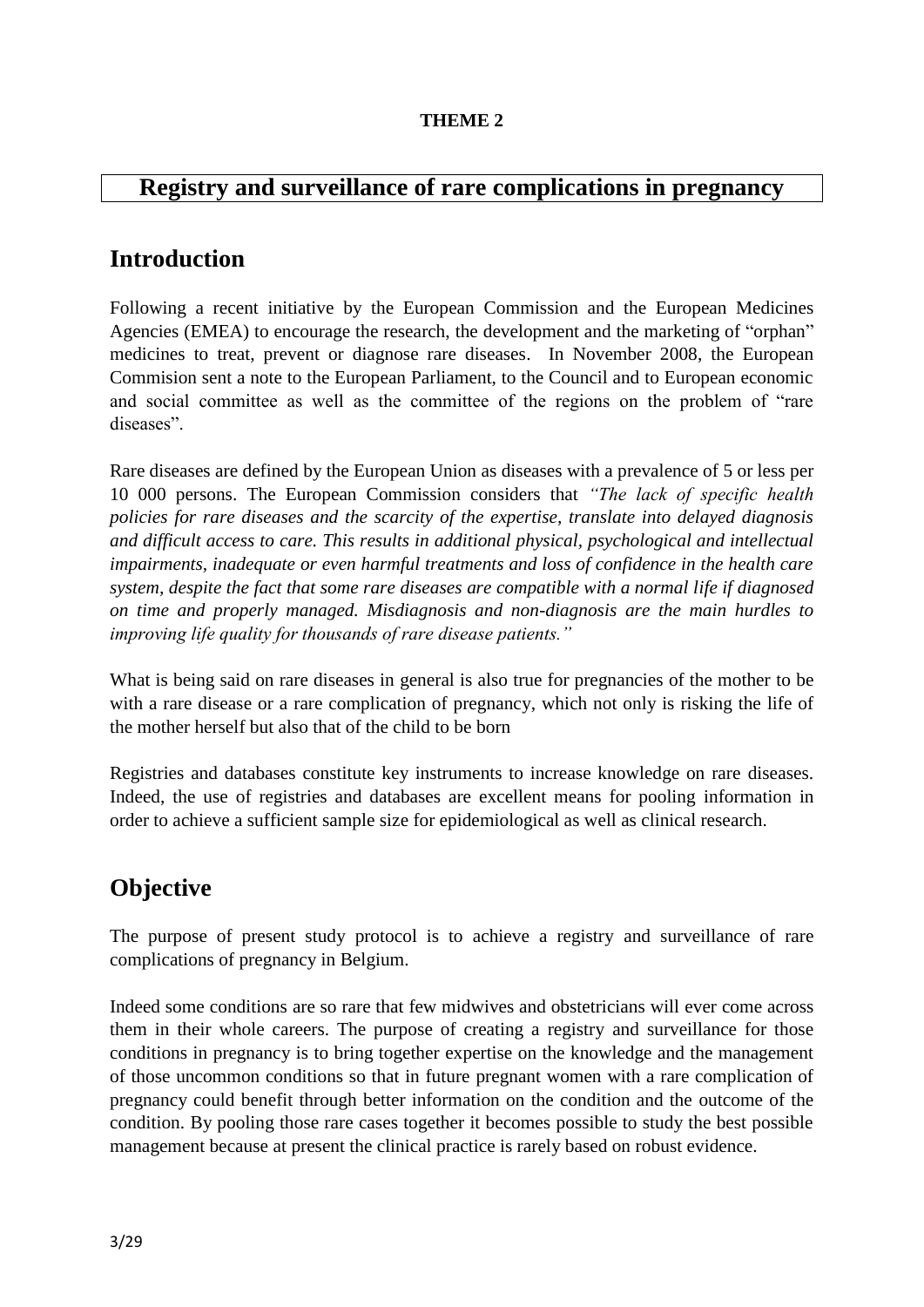A similar initiative was taken in the U.K. already in 2005 under the impulse of Dr Marion Knight and is called the "UKOSS, United Kingdom Obstetrics Surveillance System, project". She and a team of experts is working together with the RCOG, the Royal College of Obstetricians and Gynaecologists, in London and with the NPEU, the National Perinatal Epidemiology Unit, in Oxford.

The methodology used by UKOSS is similar to the one developed by the BPSU, British Paediatric Surveillance Unit, which was established by the Royal College of Paediatrics and Child Health, the [Health Protection Agency](http://www.hpa.org.uk/) and the Institute of Child Health, London in 1986 to undertake active surveillance of rare paediatric disorders. At present 14 different countries (Australia, Canada, Ireland, Malaysia, New Zealand, The Netherlands, Germany, Greece and Cyprus, Latvian, Papua New Guinea, Portugal, Switserland, Trinidad) outside the U.K. have joint this initiative using the same study protocols. In so doing a total of 10,000 clinicians covering a child population of 50 million have investigated over 150 rare conditions.

# **About UKOSS**

Dr Marian Knight, UKOSS clinical co-ordinator, told the BBC News website: "There are a number of disorders that are rarely related to maternal death. But clinicians don't know how many women survive them." "We are hoping to prevent maternal deaths." "There are questions about the best way to manage these conditions."

Professor Jim Dornan, Vice-President of the Royal College of Obstetricians and Gynaecologists, said: "When problems are detected in pregnancy, it inevitably leads to stress and anxiety for the woman and her family." "UKOSS will allow obstetricians to begin to develop a greater insight into rare pregnancy disorders by building 'the bigger picture'. The information UKOSS gathers will then benefit mothers, their babies and clinicians alike."

Dr Peter Brocklehurst, Director of the National Perinatal Epidemiology Unit, added: "UKOSS is an important new research initiative which will provide reliable information about rare disorders affecting women in pregnancy." "The information gained will help improve the quality and consistency of care for women with these uncommon conditions and their babies."

## **A similar approach in Belgium is being developed using the following outlines**

- 1. A number of uncommon complications in pregnancy (other rare complications of pregnancy and rare diseases associated with pregnancy could be considered at a later date) for which no general agreement exist on how best to treat the condition, are selected. The condition should occur in less than 1 in 2000 pregnant women. We would start by investigating the following three complications 1) eclampsia 2) uterine rupture 3) postpartum hysterectomy or embolization of the uterine arteries.
- 2. After a contact person (a gynaecologist) has been named in the various hospitals with an obstetric unit in Belgium, that person will be sent each month a report card to be returned duly filled out within one week (preferably by e-mail), reporting any cases of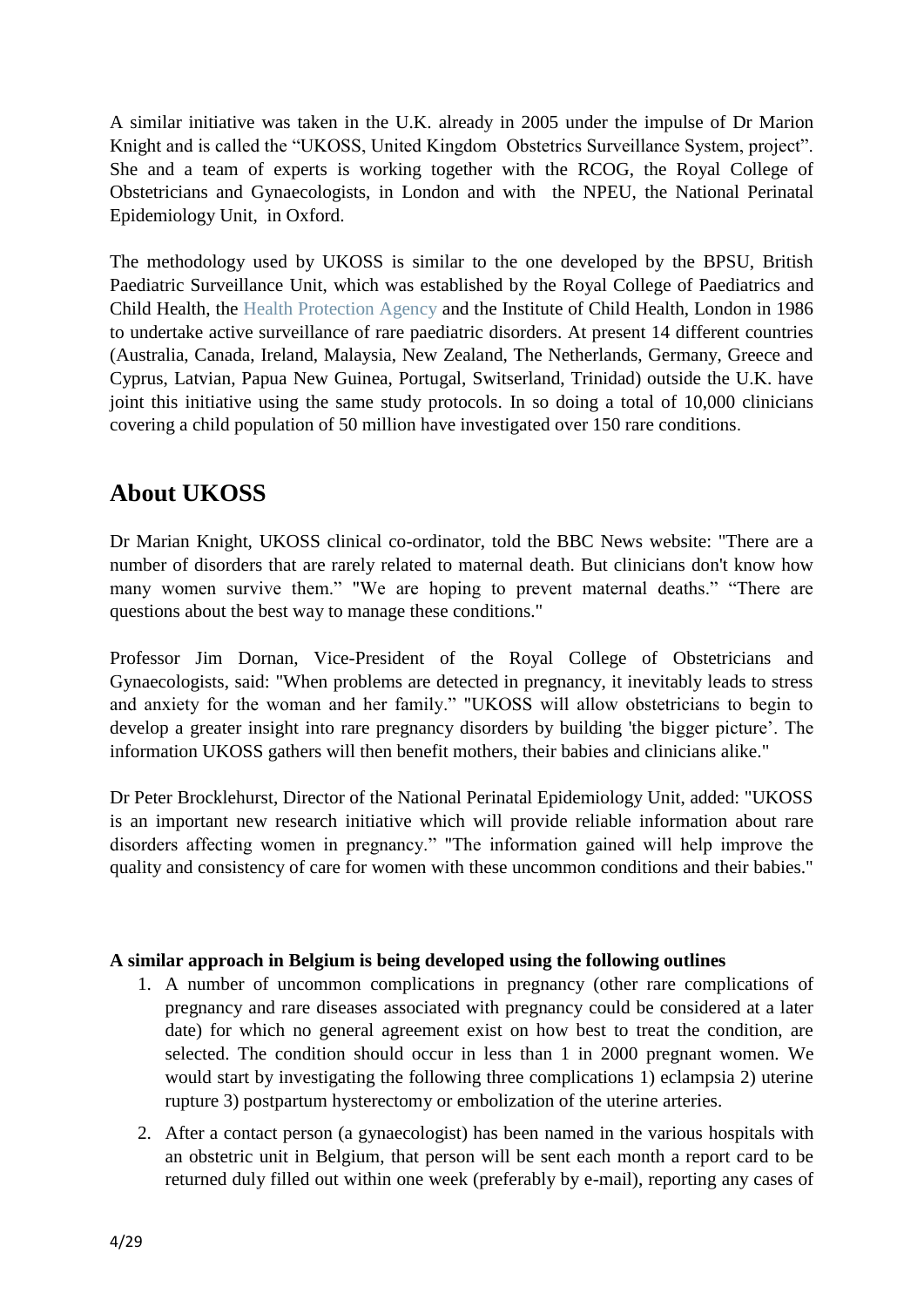eclampsia, uterine rupture or postpartum hysterectomy/embolization of the uterine arteries or to state that no such case attended their unit. See the form designed for this purpose. – Return of the report card is expected within 1 week – otherwise a reminder is being send.

- 3. During the year 2011, the VVOG and GGOLFB supported the initiative and provided support to organize the collect and the sentinel of rare cases in individual maternities. In Flanders, it is the VVOG which organizes directly the collection of the information. In Wallonia-Brussels, this will be achieved through the CEPIP.
- 4. At the same time the contact persons/gynaecologists were asked whether they wish to fill out an extensive questionnaire on the case and/or if they agree that a panel member comes along to the unit for this purpose. In so doing the case notes never leave the hospital.
- 5. Three questionnaires are constructed for this purpose.
- 6. The Survey runs for a preset time-period i.e. one year each of the complication is thought to occur once in every 2000/4000 deliveries. Over a one year period, some 25/50 cases should be collected.
- 7. The information obtained is coordinated by the College Mother and Child. Collaboration with SPE, CEpiP, VWV (VVOG) and the Obstetric Working Party (GGOLFB) is to be sought.

# **Topics that have been selected for the present study**

Eclampsia defined according to **UKOSS as**

Any woman with **convulsion(s**) during pregnancy or within the first 10 days after delivery, in combination with at least 2 of the following features within 24 hours of the convulsion(s) :

- **Hypertension** : a maximum diastolic Blood Pressure of  $\geq$  90 mmHg and a diastolic increment of >= 25 mmHg (having had a diastolic Blood Pressure <90 mmHg at the first antenatal visit)
- **Proteinuria**: at least + protein in a random urine sample or  $\geq$  0.3 g of proteins in a 24-hour collection
- **Thrombocytopenia** : platelet count < 100000/ml
- **Raised transaminase levels** : ALT of  $\geq$  42 IU/l or AST of  $\geq$  42 IU/l

Hypertensive disorders in pregnancy, and more in particular preeclampsia/eclampsia, still are a major cause of perinatal maternal and infant morbidity and mortality. In the Netherlands, per 100,000 live born children, 2.7 mothers died of a hypertension related complication of pregnancy. Over half of them had had eclampsia. It is in the Netherlands the most important cause of maternal death.

A nationwide observational study in the U.K. in 1992 revealed an incidence of 4.9 cases of eclampsia for every 10,000 maternities with a maternal fatality rate of 1.8% . In 2005 a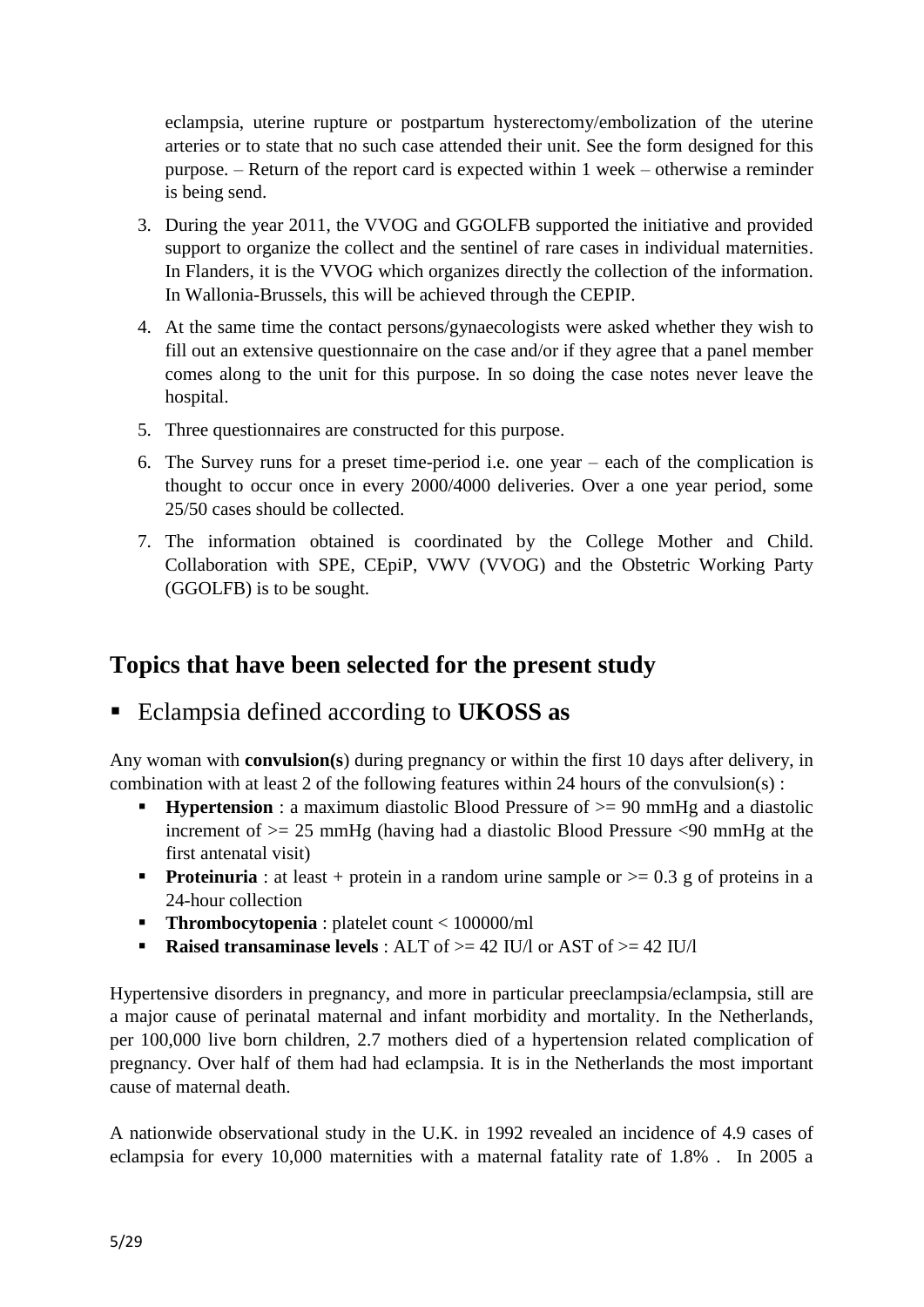UKOSS held nationwide survey revealed an incidence of 2.7 cases of eclampsie for every 10,000 births; whereas no woman died.

As a result of the above named studies, a better awareness of the problem must have improved the outcome. The clinical diagnosis of "preeclampsia" has been revised by the ISSHP in the year 2000. The use of Magnesium sulphate to prevent eclampsia in severely preeclamptic women and to prevent recurrence in those that already had an eclamptic fit, is since been a widespread common practice.

# ■ Uterine Rupture

**UKOSS defined "uterine rupture**" as a complete separation of the wall of the pregnant uterus, with or without expulsion of the fetus, involving rupture of the membranes at the site of the uterine rupture or extension into uterine muscle separate from any previous scar, and endangering the life of the mother or the fetus.

**UKOSS excludes** any asymptomatic palpable or visualized defect (for example dehiscence) noted incidentally at caesarean delivery.

The purpose in Belgium is to use a larger definition including all uterine rupture cases as defined by UKOSS, but also to consider all other forms of uterine rupture as defined by the LEMMoN study in the Netherlands.

**LEMMoN defined "uterine rupture"** as the occurrence of clinical symptoms (abdominal pain, abnormal fetal heart rate pattern, acute loss of contractions, vaginal blood loss), leading to an emergency caesarean delivery, at which the presumed diagnosis of uterine rupture was confirmed; or peripartum hysterectomy of laparotomy for uterine rupture after vaginal birth.

**LEMMoN excluded** cases of scar dehiscence found during elective caesarean section without preceding clinical symptoms.

The broader registry than the one suggested by UKOSS should enable us to calculate a risk of rupture of a scarred uterus and should enable us to estimate the consequences hereof.

The use of the LEMMoN definition allows the study of clinical symptoms preceeding uterine rupture.

According to the WHO, a uterine rupture occurs in 5 women for every 10,000 births. The incidence is lower in high income countries, the incidence being 3 for every 10,000 births. Moreover in Western countries the chance of the rupture to occur in an unscarred uterus is much lower being 0.6 for every 10,000 births (i.e. 1 in 6 cases of uterine rupture).

# Postpartum Hysterectomy and embolisation of the uterine arteries as defined by **UKOSS :**

Any woman giving birth to a fetus or infant and undergoing a **hysterectomy** in the same clinical episode.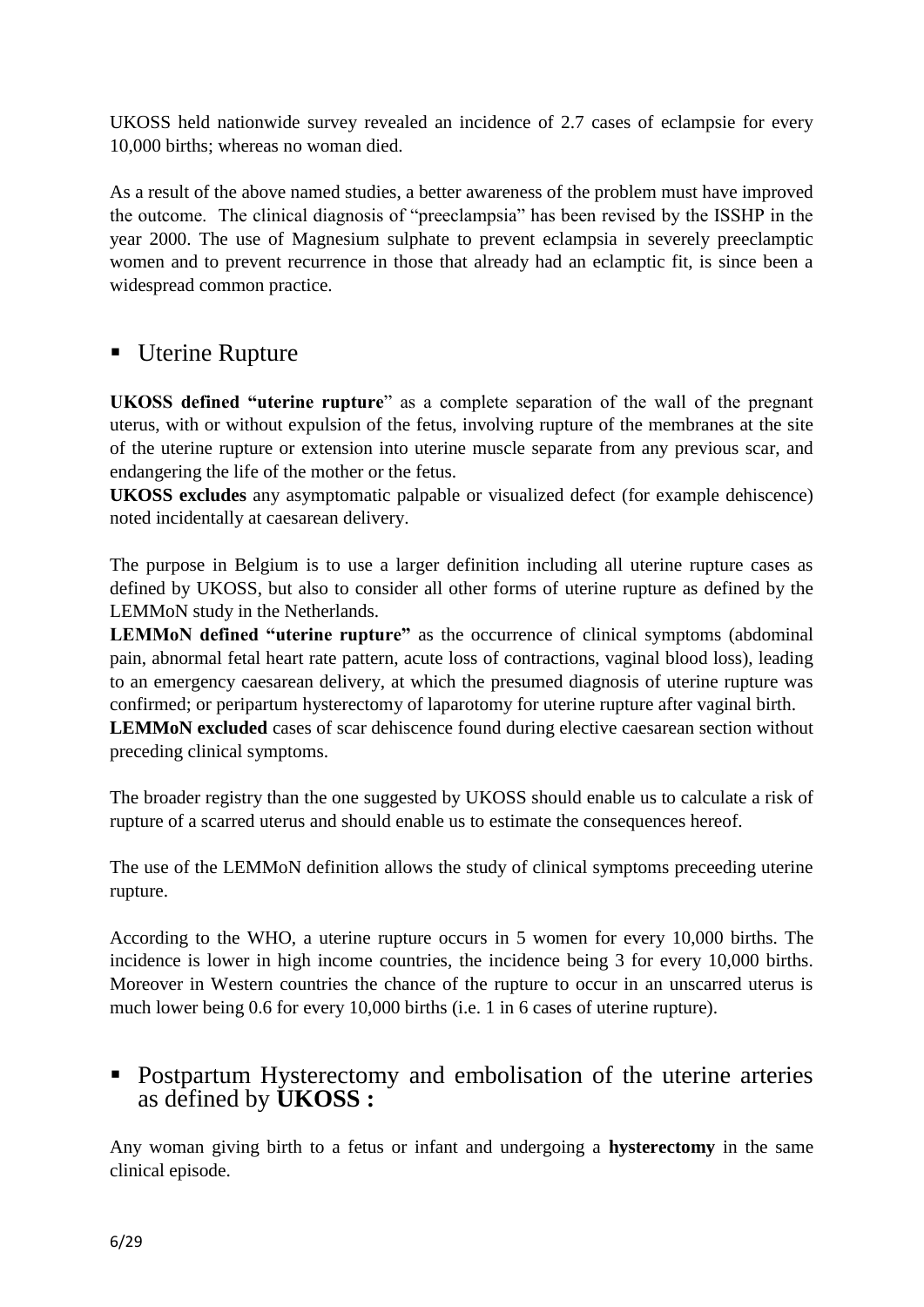Similarly **"peripartum embolization of the uterine arteries"** will be considered when occurring in the same clinical episode.

Peripartum hysterectomy and/or embolization of the uterine arteries are usually carried out in the context of a life-threatening obstetric haemorrhage. From the UKOSS report on the the subject of peripartum hysterectomy it is observed that to control hemorrhage was the reason for performing a hystectomy in 315 of 318 cases. It is clear from the CEMCD report 2003- 2005 that, at least in the United Kingdom, maternal deaths due to hemorrhage had increased. Study of the 'near-miss' events is not only useful in defining risk factors but also helps to study appropriate management and preventative measures.

A nationwide observational study in the U.K. in 2005 revealed that for each woman that died of hemorrhage 150 women survived. Two women died (case fatality rate of 0.6%) following peripartum hysterectomy, whereas many more had bladder damage (7-23% depending on the cause of post partum hemorrhage) and some 20% required further surgery either to control hemorrhage or to repair damage to other organs. There also was a strong correlation with the presence of a uterine scar from caesarean section(s) in previous pregnancies.

The same nationwide observational study in the U.K. in 2005 revealed that there were only 87 attempts to solve the hemorrhage with a more conservative approach such as embolization of the uterine arteries. We do not know how many of the uterine arterial embolization procedures are successful and how many are deemed to be followed by hysterectomy.

Since embolization of the uterine arteries is becoming more and more common for that purpose, we decided we could not omit the evaluation of that tool in controlling hemorrhage. There will be overlap in some cases.

# **Methodology**

In every maternity unit in the country, a contact person has been sought – for that purpose a letter has been sent to all the 'heads of departments/units' with the question who should be contacted monthly to get a list of complications that occurred in the previous month.

A detailed report card specific to each of the 3 considered rare diseases has be sent to the contact person of every hospital in the country with an obstetric unit.

Due to their close interaction with Belgian maternities in perinatal epidemiology, the supports of the CEpiP and SPE are mandatory to collect all available data.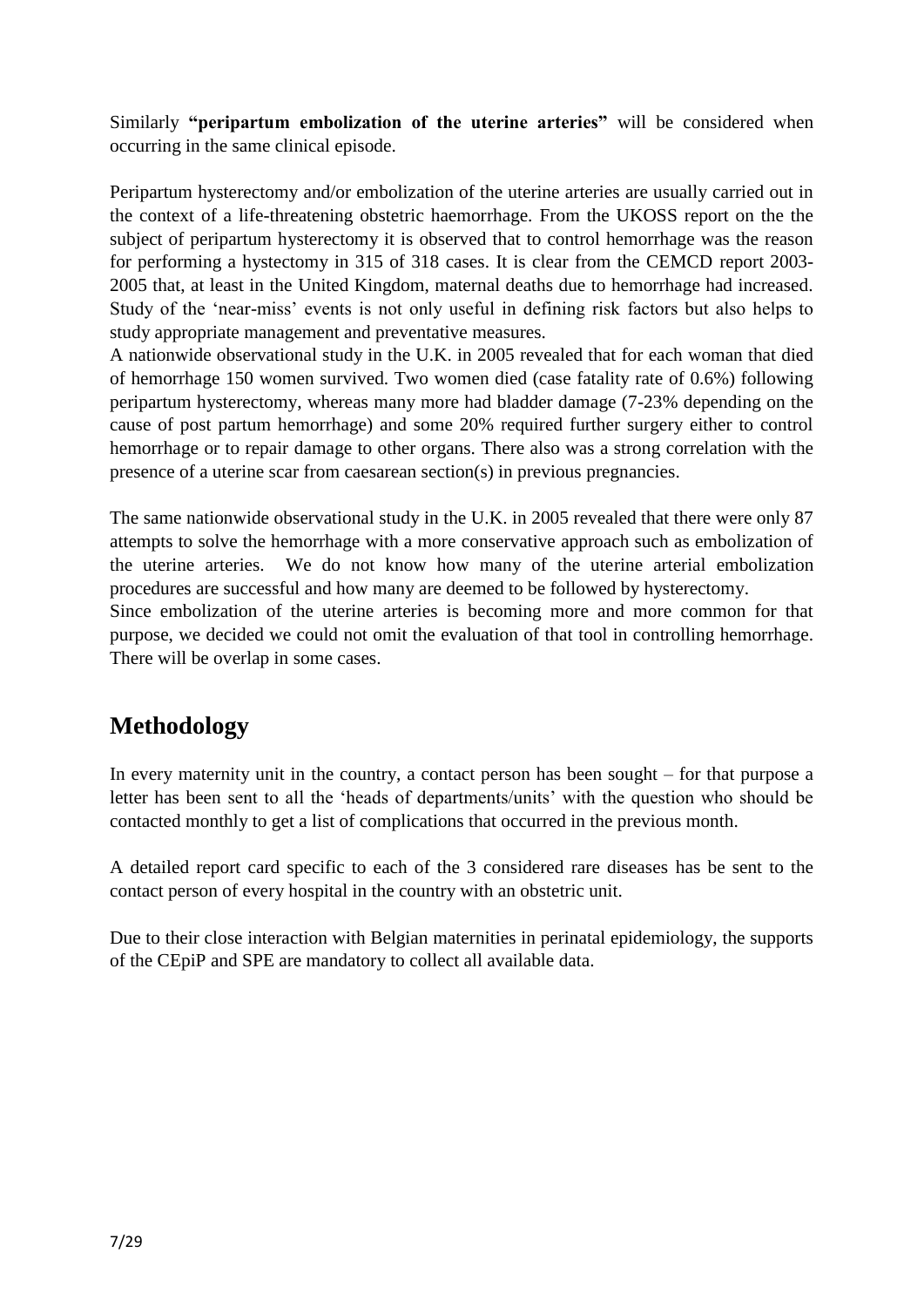# **National register for epidemiological record, concerted management related to rare gestational trophoblastic diseases.**

## **INTRODUCTION**

Following the recent initiative by the European Commission and the European Medicines Agencies (EMEA) mentioned above, to encourage the research, the development and the marketing of "orphan" medicines to treat, prevent or diagnose rare diseases, the College of Mother and New Born whishes to consider the case of Gestational trophoblastic diseases (GTD).

GTD are including a wide spectrum of diseases going from benign precancerous lesions, partial and complete hydatidiform mole (MP and MC, respectively), to malignant lesions, invasive moles, choriocarcinoma and tumours on the implantation site.

The most common forms are:

- 1. The complete mole characterized by diffuse hyperplasia of the cytotrophoblast and syncytiotrophoblast and by the absence of embryonic tissue;
- 2. The partial mole is characterized by hyperplasia focused and discrete cytotrophoblast and syncytiotrophoblast and the presence of embryonic tissues.

The risk of progression to persistent trophoblastic tumour occurs in 20% of women who present with a complete molar pregnancy and 5% of women who experience a partial molar pregnancy. These malignant tumours are globally named gestational trophoblastic tumours.

During pregnancy, the normal trophoblast invades endometrium and uterine vessels and becomes a zone of exchange between maternal and fetal bloods: it is the placenta. In gestational trophoblastic tumours, mechanisms regulating the proliferation and the invasion of the trophoblast are impaired and the resulting tumours are usually highly vascularised and, in the case of choriocarcinoma, quickly metastasise throughout the body. This can quickly lead to death by major tumour extension or massive haemorrhage. Thus, early recognition of malignant transformation is essential to administrate effecient chemotherapy for almost all patients.

Given that the chorionic gonadotropin hormone (hCG) is produced by all forms of mole, regular assessment of this hormone allows to identify abnormal evolution after partial or complete mole.

Trophoblastic diseases are rare diseases in Europe. In Britain and France, the incidence is estimated as 1 molar pregnancy for 1000 reported births. In Belgium, there is no incidence data but it is presumably similar to this of these two countries, annually between 90 and 100 molar pregnancies and 10 to 15 trophoblastic tumours. Only 16% of complete moles and 0.5% of partial moles will present with malignant transformation justifying chemotherapy.

Furthermore, the histological diagnosis of GTD is difficult and requires a true expertise in pathology to allow to define the type of follow up. For example, a complete molar pregnancy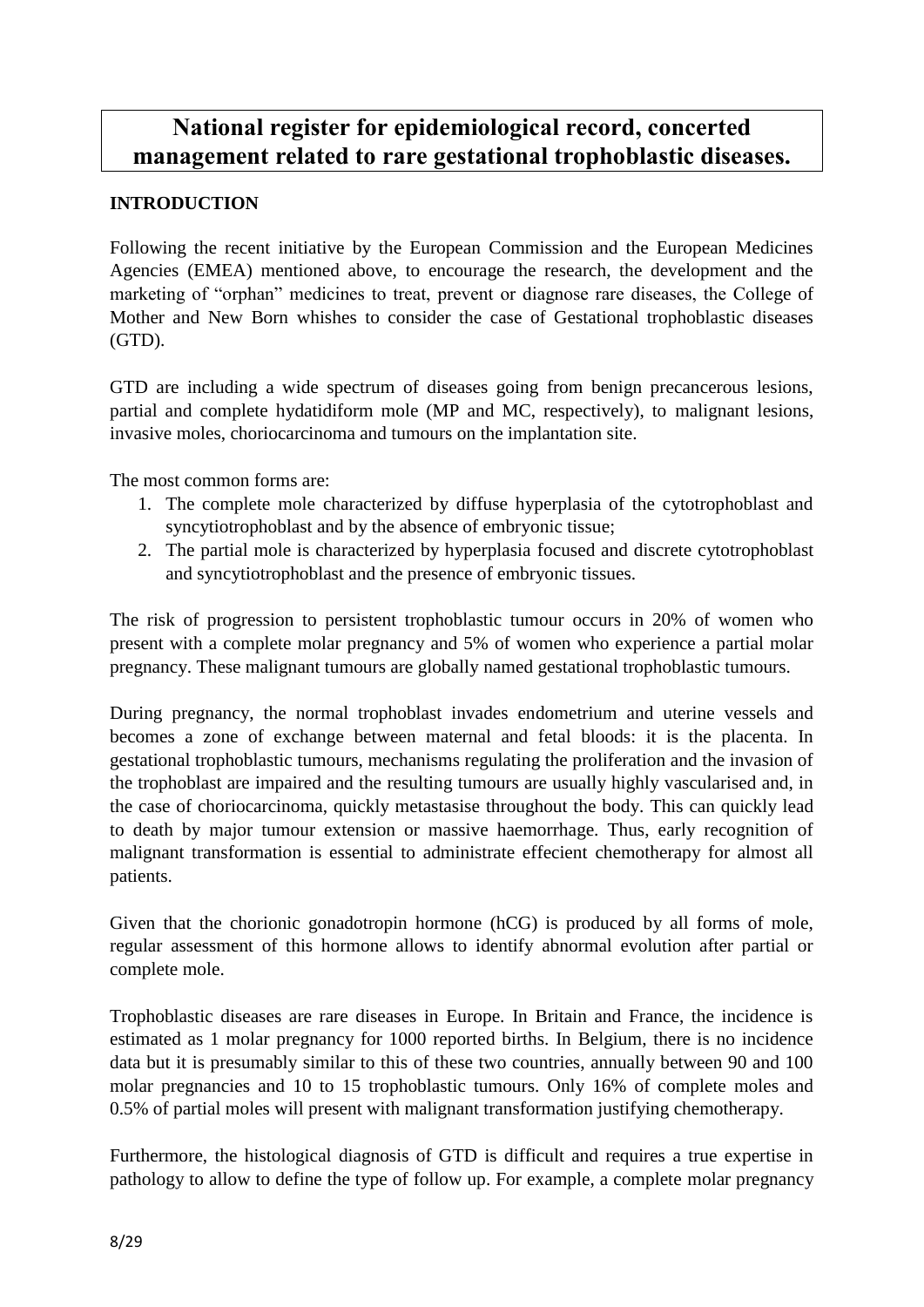usually requires 1 year follow up, while for a partial molar pregnancy, a follow-up of 6 months is sufficient. On the other hand, banal miscarriage doesn't require special monitoring.

Trophoblastic diseases are rare and complex diseases, which explain that the diagnosis of the type of mole may be wrong, that surveillance may be incomplete or excessive or that the treatments are not suitable. Thus, the inadequate management of such diseases can impair the vital prognosis of patients, either by underestimating tumour aggressiveness, or conversely, by prescribing inappropriate heavy chemotherapy.

So far in Belgium, there is no referral centre. Trophoblastic diseases are usually managed by gynaecologists and referred to medical oncologists in case of persistent gestational disease. This practically means that today, a gynaecologist will face the management of one single mole every 10 years, a pathologist will diagnosed a mole every 4 years and a persistent disease will be referred to medical oncologist every 12 years.

# **OBJECTIVES**

The purpose of the creation of a register of GTD in Belgium is:

- 1. to improve the management of patients with complete or partial molar pregnancy and their complications;
- 2. to enable the conduct of parallel cohort or case-control as well as descriptive epidemiological studies.
- 3. to prepare and implement Belgian guidelines support for the different gestational trophoblastic diseases;

## **PATIENT MANAGEMENT – OPERATIONAL PATHWAY**

## **National Organization**

The register will be made unique and contain information on patients in two centres:

- Centre in French region (Doctor F. GOFFIN, CHU Liège, Liège)
- Centre in Flanders (Professor I. VERGOTE, KUL, Gasthuisberg, Leuven).

**Operationnal pathway** (algorithm adapted from Reference Centre for Disease trophoblastic Lyon)

- 1. A practitioner is discovering a molar pregnancy, most often on a product of curettage. He calls the centre, once patient consent is obtained, for a management assistance, a direct advice, or simply to report the case.
- 2. The referral centre gynecologist gives advises on how to conduct the treatment according to the stage of disease (watching over the evolution of hCG, extension assessment in case of abnormal development, OMS classification and chemotherapy protocol for possible trophoblastic tumours ...).
- 3. The Centre faxes the practitioner a registration form, a leaflet for the patient.
- 4. The Center contacts the patient local biological laboratory.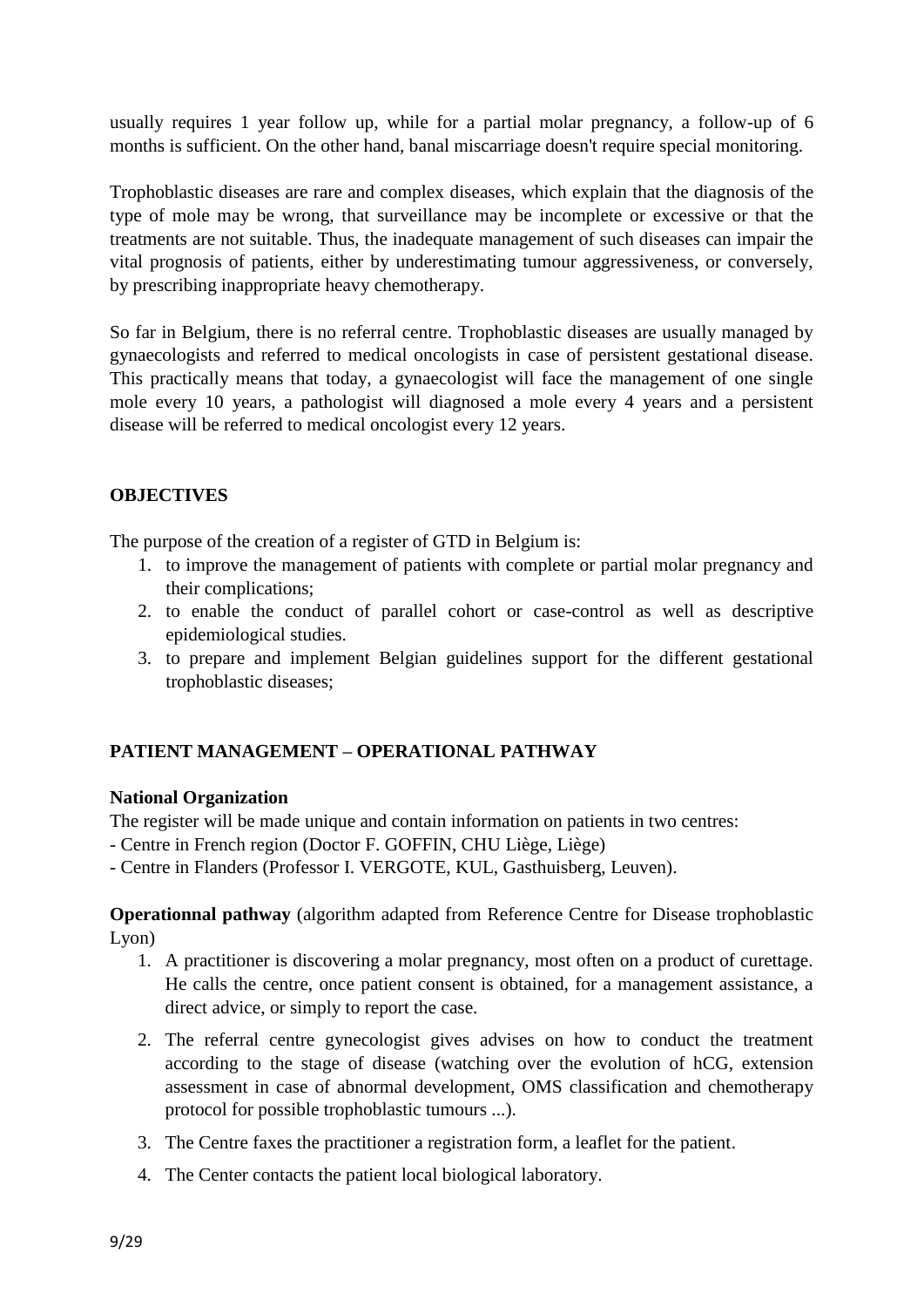- 5. A letter is sent to the pathology laboratory that originally carried the diagnosis of molar pregnancy. The histological slides are sent to the referral centre pathologist who will perform a proof-reading to confirm or refute the diagnosis.
- 6. As soon as the Center receives consecutive hCG assessments from the local lab, the clinical nurse establishes the hCG rate evolution curve and transmits it to the referral center gynecologist who analyses the hCG results and informs the practitioner.
- 7. As soon as they receive the review of pathological proof-reading, a letter is sent to the patient's practitioner in order to specify the duration of follow up. This observation takes 6 to 12 months after hCG negativity depending on the type of mole.
- 8. In case of abnormal development, the practitioner is immediately contacted by phone so that a concerted approach is decided. The practitioner contacts himself his patient.
- 9. The patient receives a mail at the time of her registration in the centre, of the negativation of her hCG and every 3 months until the end of her follow up. The booklet gives detailed coordonates of the centre so that she can call whenever she wants to get a result of hCG or any other information.
- 10. The encoding of clinical data will be performed in a computerized database for the 2 centres with secured access limited to members of the Centres and, by delegation to data managers.

## **EXPECTED BENEFITS**

## **Improving diagnosis**

It is now commonly admitted that protocols based on scientific evidence and multidisciplinary management are usually better implemented in a specialized environment and their better application ensures better monitoring. The experience of referral centres clearly shows a benefit for patients.

It has been shown that when a partial mole is diagnosed by a "non-expert centre", the diagnosis is confirmed only in 50% of cases after proof-reading by a "expert centre". A study in England showed that, in 23% of cases, the result of the second reading of histology didn't confirm a mole pathology (false positive diagnosis). Those false-positive diagnosis led to non required treatment and follow up. Another example comes from the Disease Trophoblastic Centre of Lyon, with 583 cases in whom the initially carried diagnosis was confirmed by the pathologist of the centre in 451 cases (77.3% of cases), meaning that in 22.7% of cases, initial diagnosis had to be corrected [http://www.mole-chorio.com].

## **Improving monitoring and follow up**

Monitoring is based on hCG assessment to be repeated every month for 6 to 12 months depending on the type of disease, (6 months for partial moles and 12 months for typically complete moles). Both situations justify systematic follow up of all patients who presented a molar pregnancy. For patients registered at the centre, a nurse will be responsible to monitor the levels of hCG and to transmit the results to the referral center gynecologist. Supervision by a referral centre can earlier detect the cases that progress to persistent disease and quicker propose an effective treatment.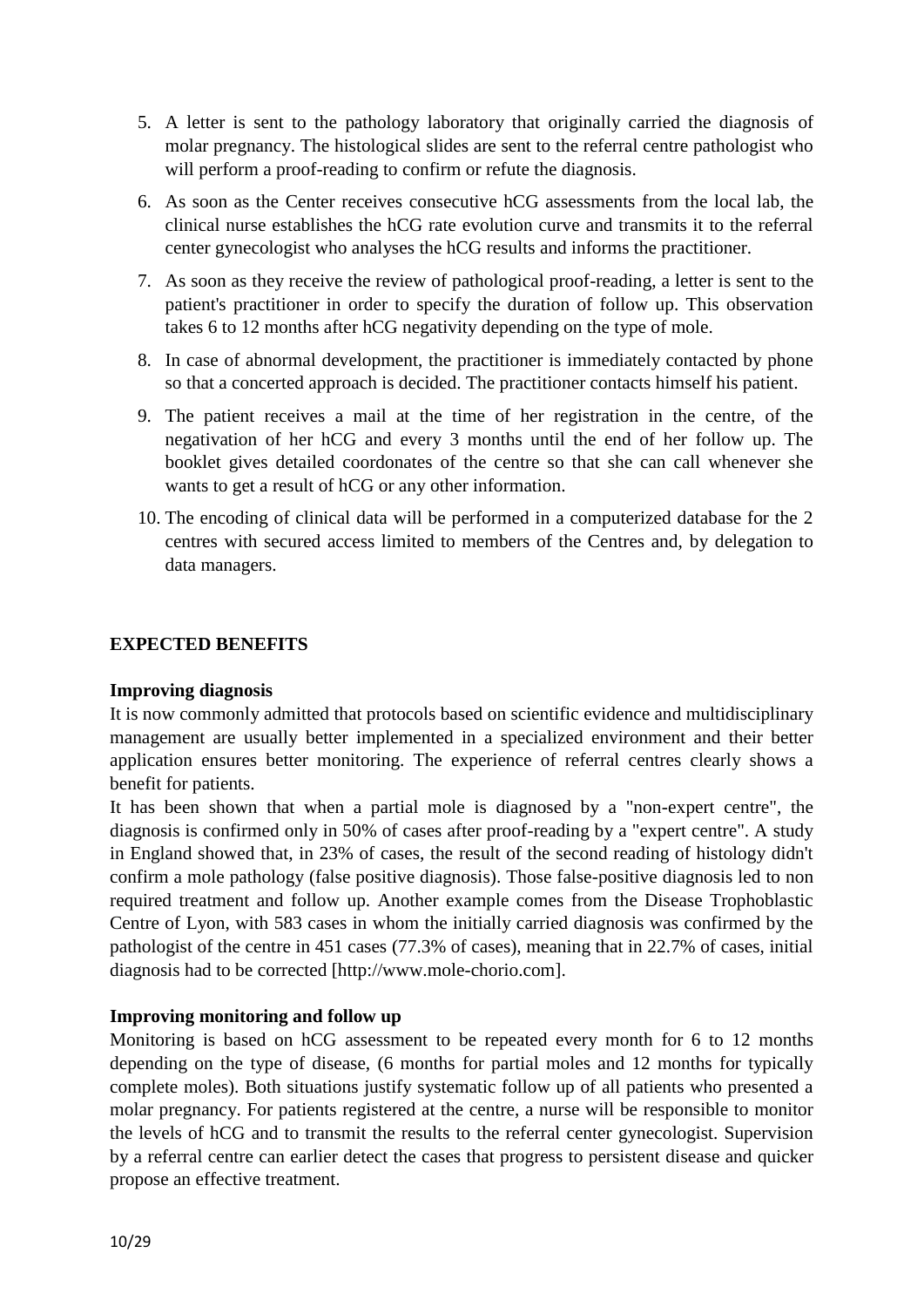#### **Evaluation's harmonization**

A secondary evolution toward a persistent gestational disease (or choriocarcinoma) requires the implementation of an extended evaluation. The evaluation must be perform by using some pertinent tests and avoiding unnecessary evaluations (clinical or radiological). In general, experience shows that the application of additional tests (imaging, biology) is inversely proportional to the practitioner's experience.

#### **Evaluation by a multidisciplinary team**

In case of persistent gestational disease, the results of the assessments will be discussed to optimize care at a multidisciplinary meeting involving gynaecologists, medical oncologists, pathologists, radiotherapist and radiologists.

#### **Improvement of information to patients**

A detailed booklet will be sent to patients in order that they find practical answers to the most frequently asked questions (duration of contraception, risk of recurrence, obstetrical future ...).

## **ETHICAL AND LEGAL CONSIDERATIONS**

The study protocol and informed consent form will be submitted to the Hospital and Medicine Faculty at the University of Liege (Leading Committee) and to any local Committees where a gynaecologist is willing to obtain support in his GTD management.

The registry will be created according to good clinical practice guidelines implemented since July 1991 in the European Community and according to the rules of the "International Conference on Harmonisation of Technical Requirements for Registration of Pharmaceutical for human use" (ICH / GCP Steering Committee of 1 May 1996, Helsinki declaration drafted in order to protect people who participate in clinical trials). It will also meet the requirements of Belgian law on experimentation on human beings of May 7, 2004 implemented in December 2007.

Patients will only be included, provided they have given their free and informed consent in writing.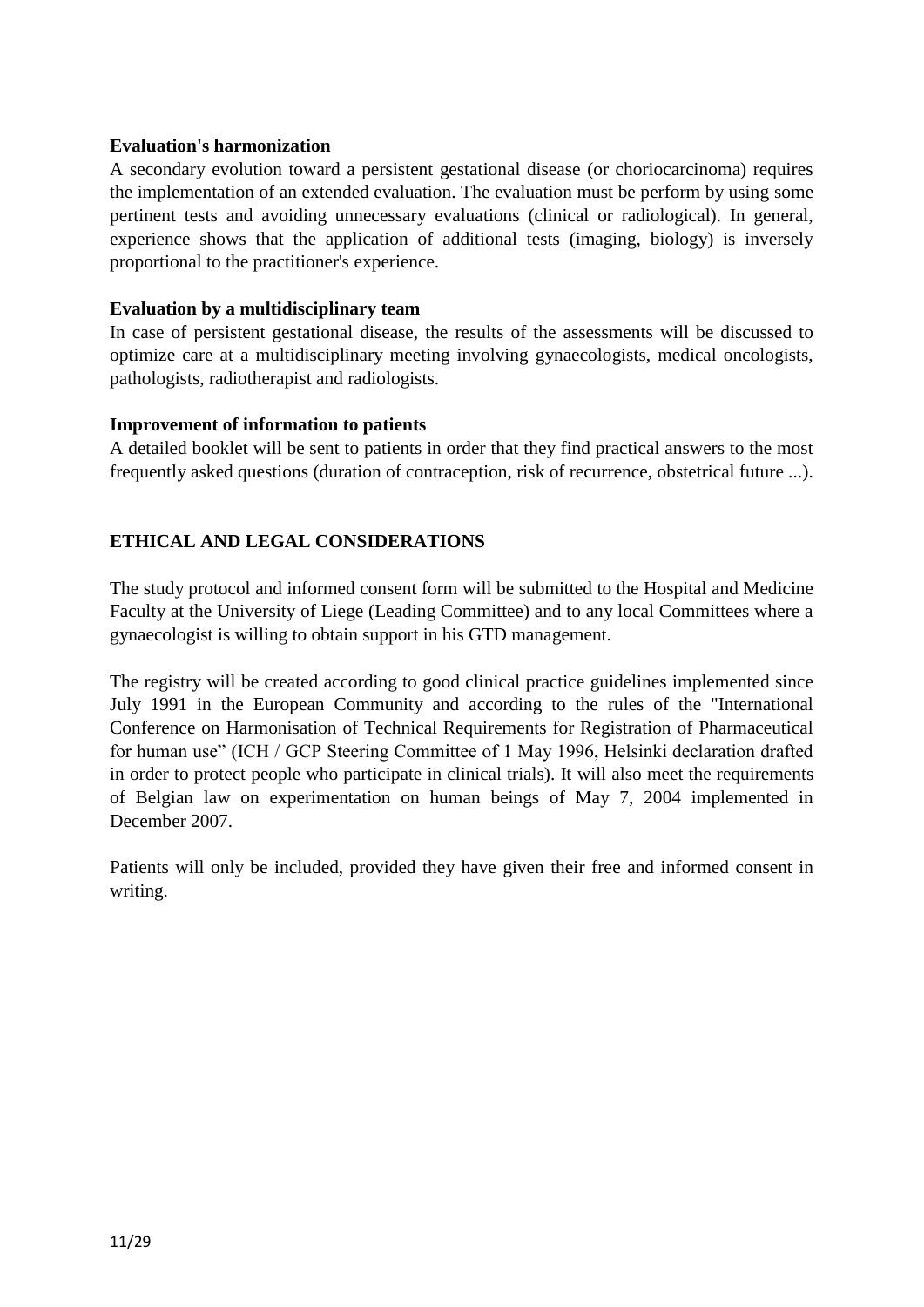

# **Section Mère du Collège Mère – Nouveau-Né -**

## **Definition of eligibility and referral criteria, choice of objective criteria to assess the activity within the Maternal Intensive Care Units**

The MIC (Maternal Intensive Care) beds are designed to allow intensive observation and care of patients whose pregnancy is at high risk, women who require highly specialized care after birth, or whose babies require intensive care after birth.

Since 1996, 18 of the 106 Belgian maternity wards are equipped with MIC beds and are equipped with a neonatal intensive care service. The number of beds MIC is independent of the size of the maternity and varies between 8 and 20 by maternity. In practice, MIC beds do not constitute a separate setting but are eligible for additional funding that strengthens the team of midwives specialized in the care of high risk pregnancy.

The legislator has not detailed the indications for admission to a MIC bed. There are therefore large variations between hospitals in terms of admission policy and reference. In general, according to the 2008 report of KCE, only 40% of patients with high-risk pregnancy are actually admitted to a MIC.

Tools to determine what level of activity and quality of this MIC activity lack as well as tools to evaluation the operational functioning of the MIC centers in terms of meeting criteria for MIC admission, transfer and re-transfer.

#### **That's why the College Mother Newborn wishes to select with your help the indicators of quality of care in intensive obstetrics.**

The following questionnaire is the first round of a series of rounds of a Delphi survey. During the first round, we ask you to rate the importance of a set of potential quality indicators in obstetrics intensive care, which can be followed routinely to identify the quality of a MIC setting. Two dimensions of each potential indicator should be considered: its validity and its feasibility.

#### **Definition of validity**

**A valid quality** indicator has suitable characteristics for the intended use and is considered as a good measure of the quality of care in a MIC setting. It seems you that there is a need to follow it in each MIC daily practice and monitor its progress.

1= the potential indicator doesn't seem important to you to measure the quality of MIC care 9= the potential indicator seems very important to you to measure the quality of MIC care.

#### **Definition of the feasibility**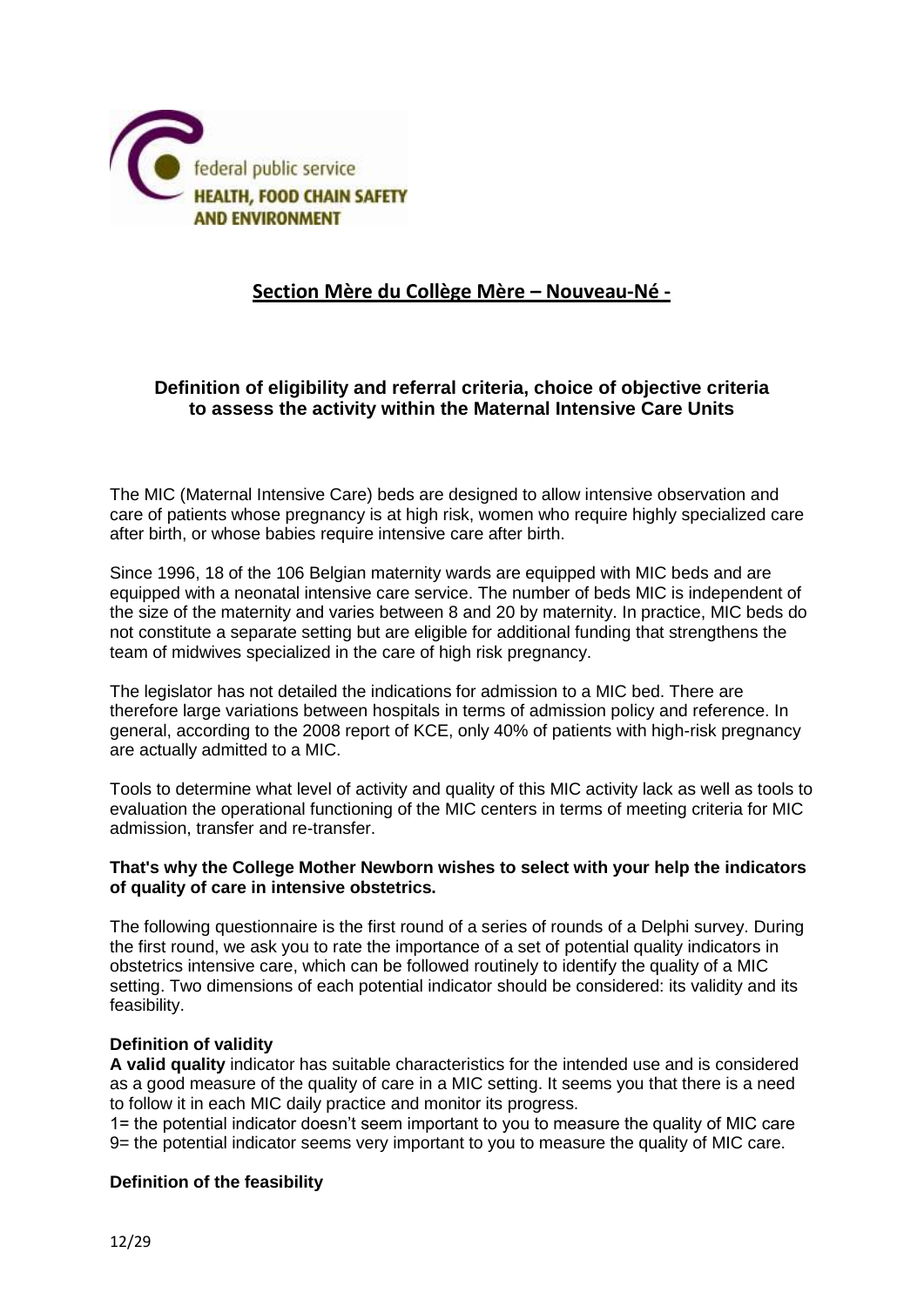A quality indicator is defined as feasible if the collection of information necessary for its construction is easy with respect to staff workload.

1= it is not possible to find the requested information to design such a indicator 9= Requested information to design such an indicator is easy to obtain in daily practice

You can, if you wish, comment on the quality indicators in the dedicated area. You can also add quality indicators that you consider necessary to follow for a better MIC care in case they are not suggested.

You can now begin to answer questions. To maximize the reliability and consistency of judgment, it is best to complete the questionnaire in one sitting.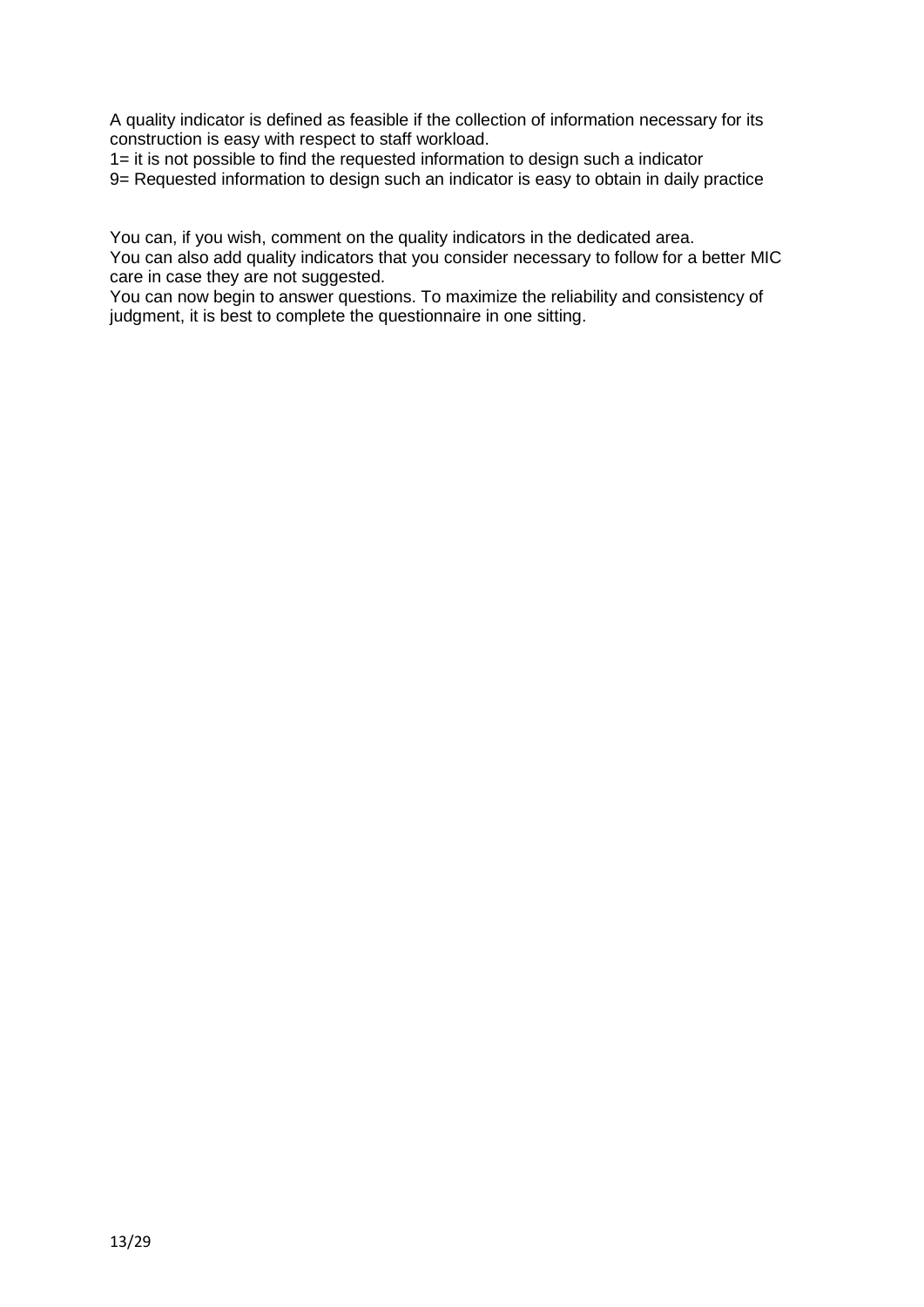#### **STRUCTURE**

Neonatal Intensive Care Unit in same hospital Intensive Care Unit in same hospital Operating Room in labor ward Interventional radiology in same hospital Blood bank in same hospital Clinical and molecular Genetics service in hospital Fetal pathology service in hospital

24h/24h availability of trained midwives in MIC 24h/24h availability of competent MIC OB/GYN (on call) 24h/24h availability of competent MIC OB/GYN (in hospital) 24h/24h availability of anesthesiologists in hospital 24h/24h availability of anesthesiologists trained in high risk obstetrics 24h/24h availability of surgical team to handle all major obstetrical complications 24h/24h availability of neonatologists

Capacity to perform 3th level Ultrasound Capacity to do Invasive Prenatal Diagnostics Possibility of fellowship in maternal-fetal medicine in hospital

#### PROCEDURE

Multidisciplinary staff meeting daily Multidisciplinary staff meeting weekly Multidisciplinary staff meeting monthly

Availability of locally adapted guidelines Availability of locally adapted guidelines to the referring centers

Regular contact between referring and referral center by phone Regular contact between referring and referral center by mail Regular contact between referring and referral center by letter

Level of doctors in MIC referral center responding to phone calls from referring center Level of doctors in MIC referral center who first see the transferred patients

Presence of clear admission criteria for MIC

#### OUTCOME

Scientific output: number of national publications per year Scientific output: number of international publications per year Permanent education of medical staff Permanent education of midwifery staff

Number of intrauterine transfers per year Number of postpartum transfers per year maternal or neonatal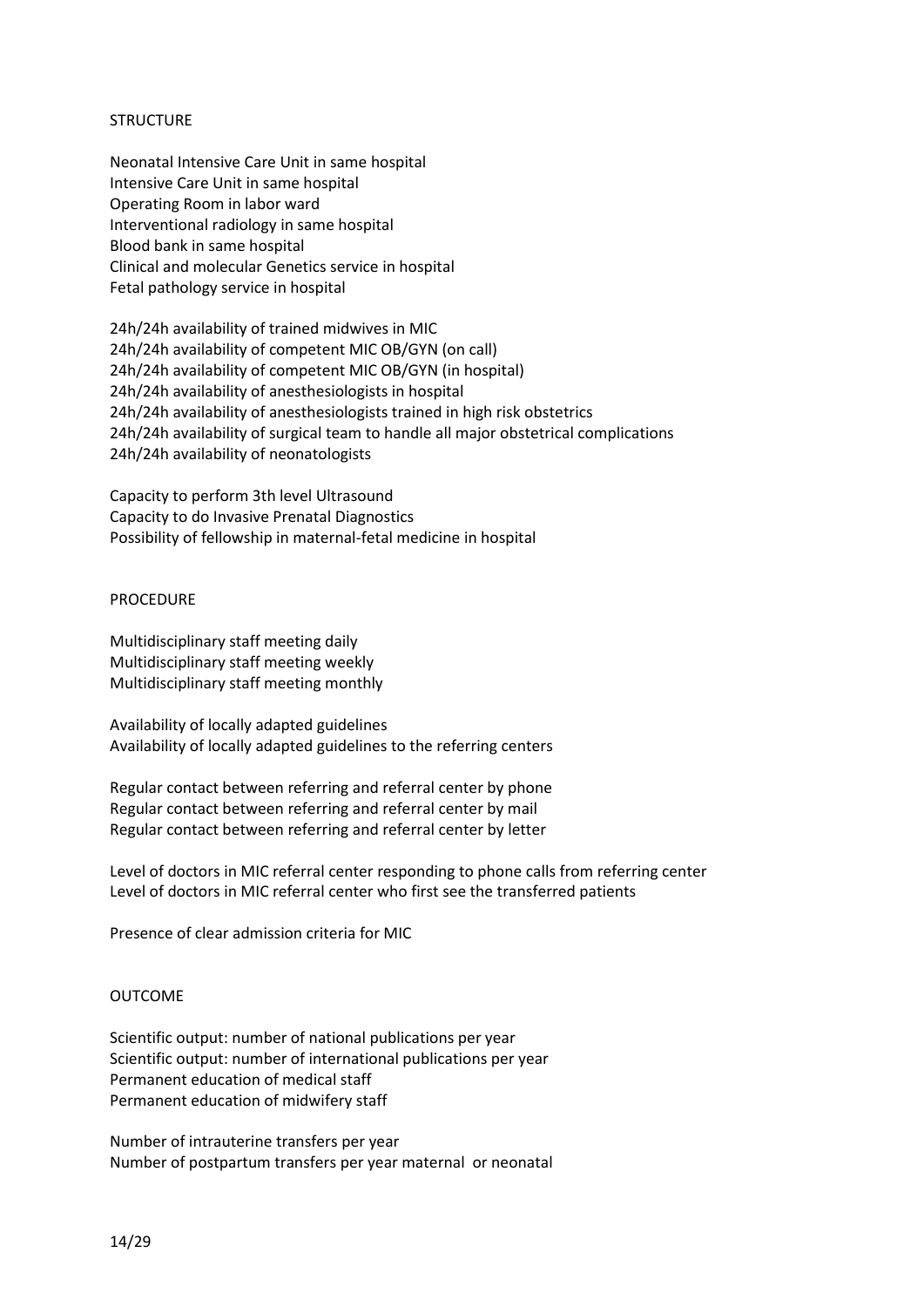Number of refused transfers per year (= number of demands for transfer to MIC unit that could not be accepted due to practical reasons (eg no place in NIC unit) Number of retransfers per year Percentage of retransfers per year Number of patients transferred from Intensive Care Unit to MIC or from MIC to Intensive Care Unit per year Number of prenatal outpatient referrals per year

Mean Occupancy rate (= % of MIC beds with MIC pathology = number of MIC patients/number of MIC beds/day) Number of admissions of MIC patients per year Number of MIC patients per year

Number of births < 28 weeks per year Number of births < 32 weeks per year Number of births < 34 weeks per year Number of babies with birth weight < 1000 g per year Number of babies with birth weight < 1500 g per year Number of babies > 22 weeks with congenital abnormalities per year Number of babies > 22 weeks with congenital abnormalities who need Neonatal Intensive Care and/or surgery per year Number of invasive prenatal procedures (intra-uterine transfusions, laser coagulation, foetal surgery) per year Number of Preeclampsia/HELLP/acute fatty liver of pregnancy < 34 weeks per year

Number of deliveries of HIV positive mothers per year Number of deliveries of mothers using hard drugs per year Number of deliveries of mothers with severe psychopathology requiring hospitalisation per year Number of deliveries of severely ill mothers (severe astma, liver failure, renal failure, severe heart disease, sickle cell anemia …) per year

Number of severe Obstetrical Complications or 'near-miss' events (eclampsia, uterine rupture, peripartum hysterectomie or embolisation of uterine vessels) per year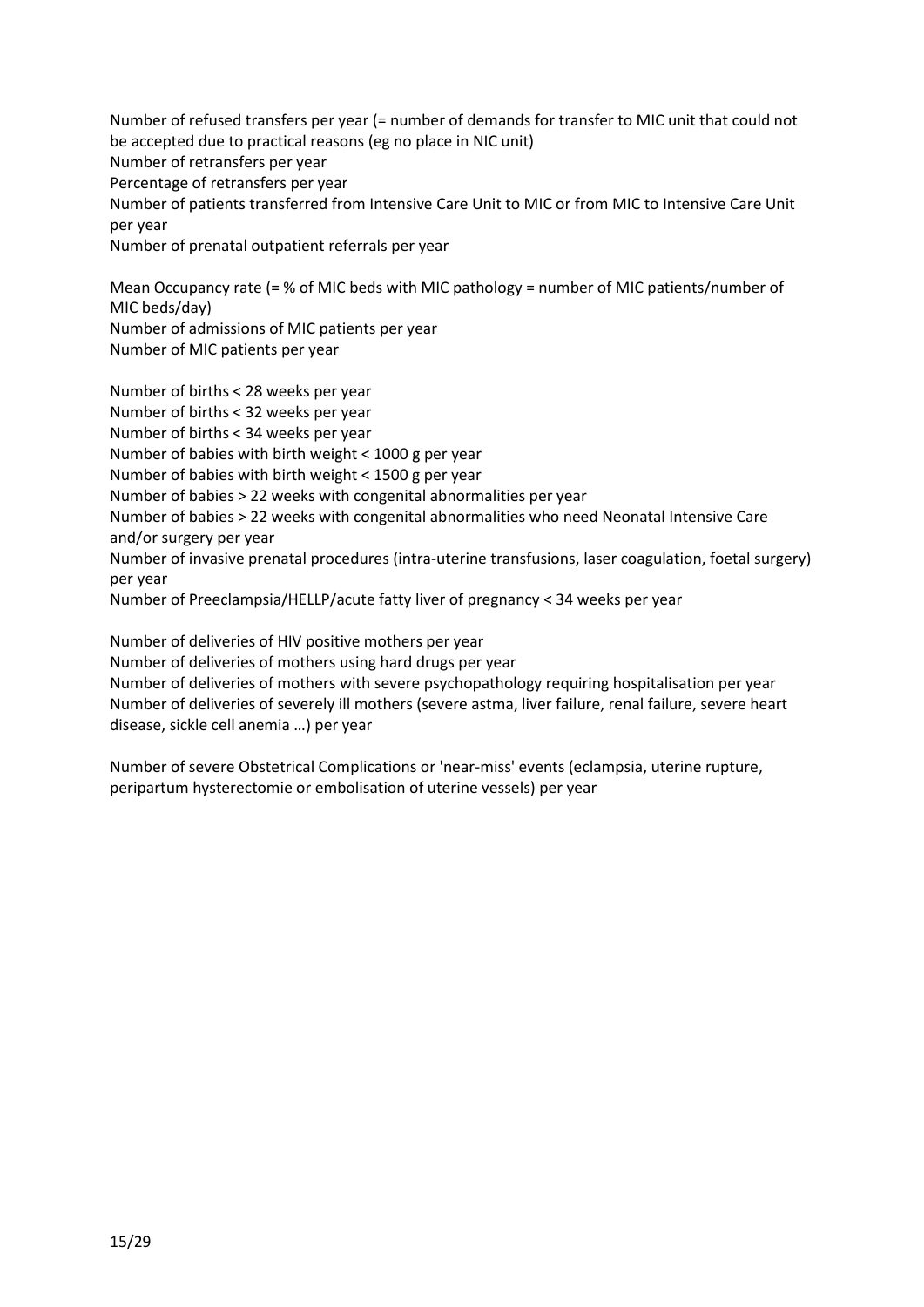# **Determinants of high and low rates of Caesarean deliveries in Belgium. Recommendations to avoid unnecessary Caesarean sections.**

# **A REPORT OF THE COLLEGE MOTHER AND NEW BORN**

**\_\_\_\_\_\_\_\_\_\_\_\_\_\_\_\_\_\_\_\_\_\_\_\_\_\_\_\_\_\_\_\_\_\_\_\_\_\_\_\_\_\_\_\_\_**

**\_**

**G. Absil\*, A.-S. Van Parys\*\*, S. Bednarek\*, A. Bekaert , Cl. Lecart, C. Vandoorne\*, G. Martens\*, M. Temmerman\*\*, J.-M. Foidart\*, the members of the College (P. Bernard, G. Page, M. Hanssens, D Leleux, A. Verougstraete, J. Van Wiemeersch) and the consulted experts (S. Alexander, B. Bollen, J.-L. Deville, R. Devlieger, F. Doucet, P. Emonts, A. Loccufier, C. Lucet) \* University of Liege**

**\*\* Gent University**

# **I. Introduction**

#### **Epidemiology**

The caesarean section (Cs) rate continues to rise in many countries with good access to medical services, yet this increase is not associated with improvement in perinatal mortality or morbidity. The World Health Organization states that no region in the world is justified in having a caesarean section rate greater than 15 percent [1,2] which is the median percentage observed worldwide. USA, Mexico, Brazil, and Italy have the highest rate (over 35 percent) and Africa has the lowest (under 5 percent). The mean caesarean delivery rate in developed countries is 21.1 percent, but is only 2 percent in the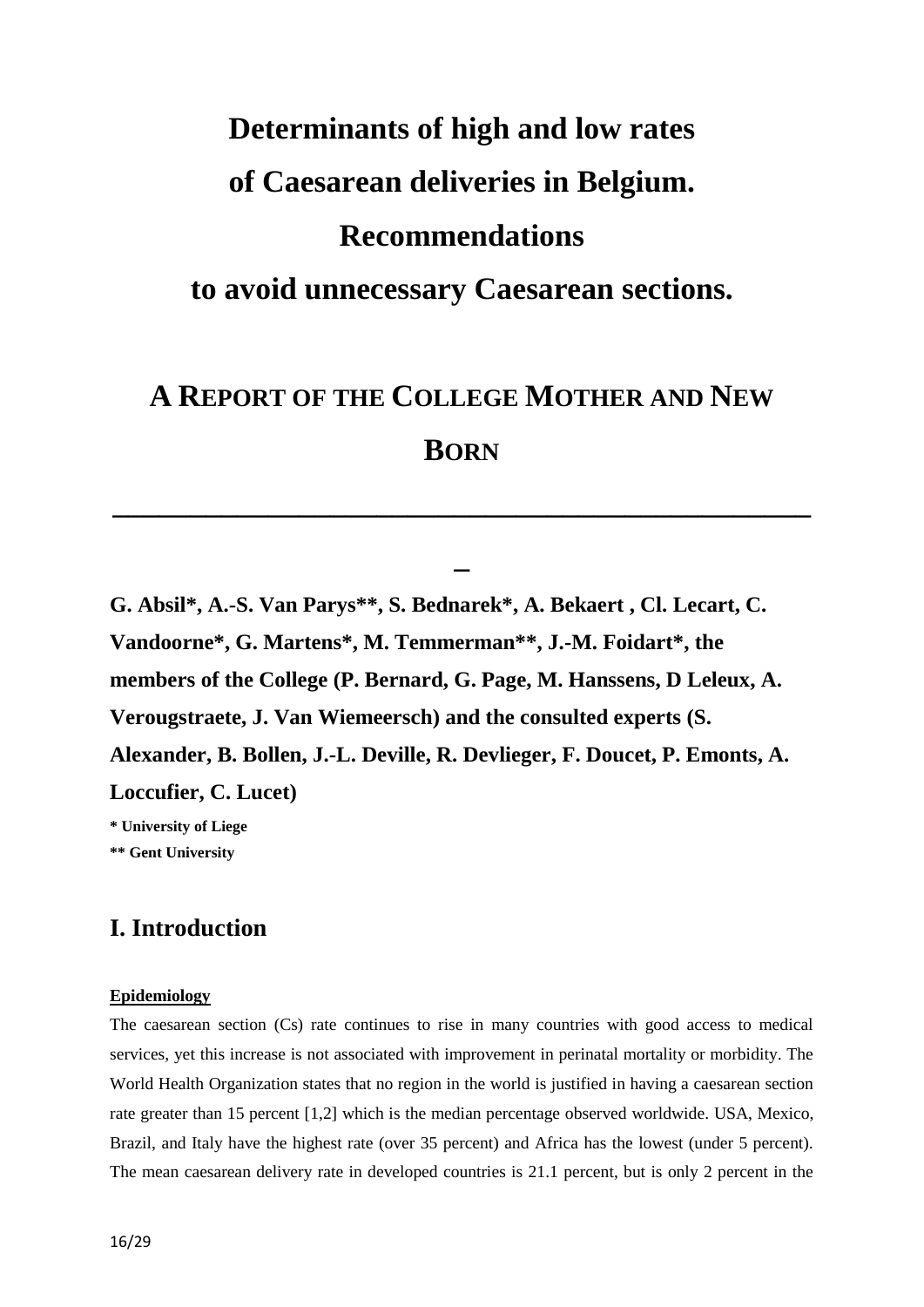least developed countries. The caesarean delivery rate in China ranges from 20 to 60 percent, depending on whether the hospital is rural or urban [**[4-6](https://vpn.gw.ulg.ac.be/contents/cesarean-delivery-preoperative-issues/abstract/,DanaInfo=www.uptodate.com+4-6)**] and was 25 percent in teaching hospitals in India [**[7](https://vpn.gw.ulg.ac.be/contents/cesarean-delivery-preoperative-issues/abstract/,DanaInfo=www.uptodate.com+7)**].

In Belgium, the Cs rate was in 2004 18.5%.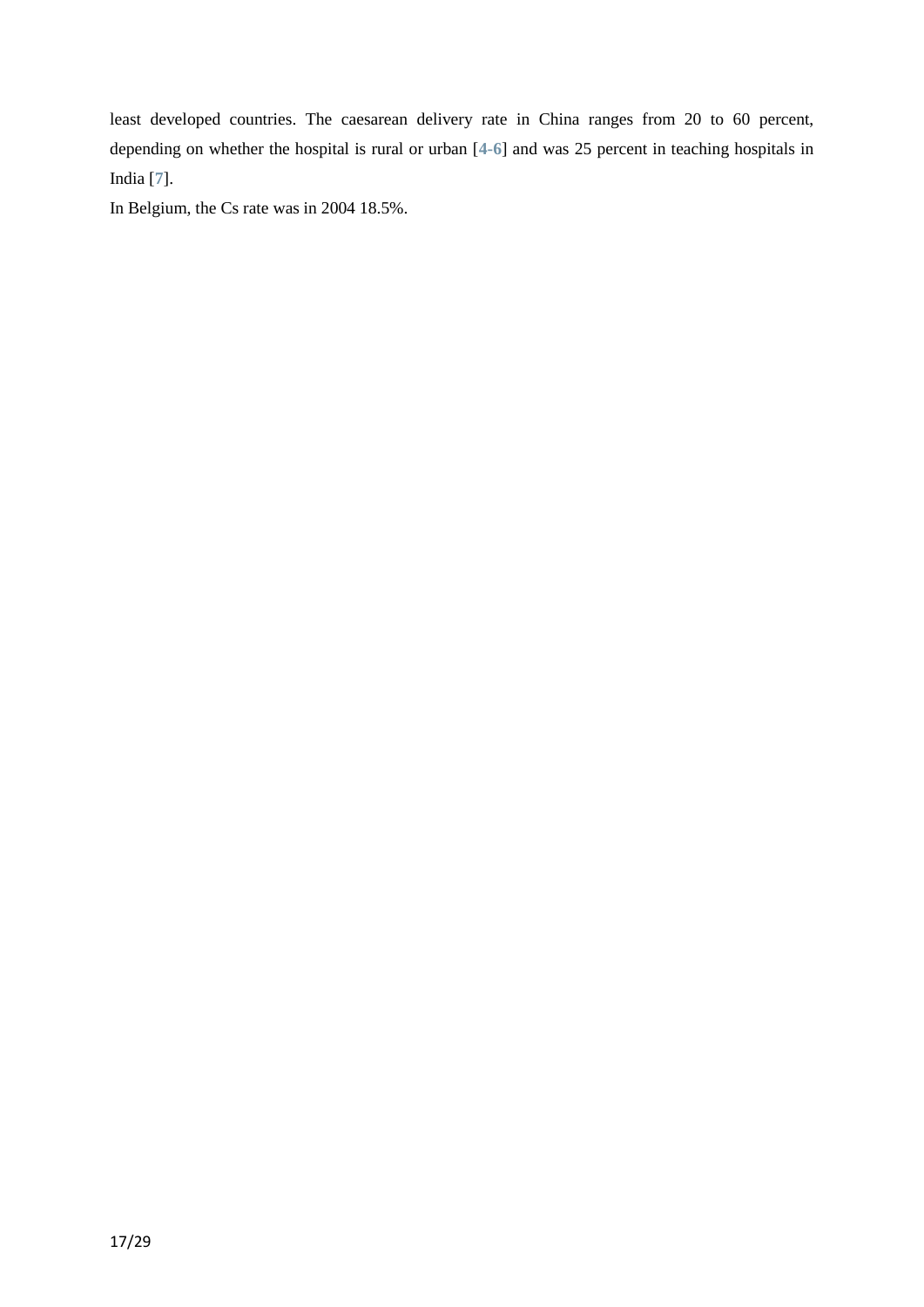**The perinatal epidemiology (SPE\* and CEPIP\*\*) reports in 2009 a global Caesarean section rate of 18.5 % in Flanders (range : 12%-29%) and 19.2% of total singleton deliveries in Wallonia+ Brussels (range: 7.9% - 32.1%), or respectively 19.8 % or 20.5% of all newborn babies. These data are identical to the 2008 figures.**

**\* :** H. Cammu, G. Martens, E.Martens, C. Van Mol, P. Defoort : Perinatale activiteiten in Vlaanderen 2009 (http://www zorg-en-gezondheid.be). \*\* : Minsart AF, Van Leeuw V, Wilen G, Van de Putte S, Verdoot C, Englert Y : Données périnatales en Région wallonne – année 2009. Centre d'Epidémiologie Périnatale, 2011.

91.4% of breech presentation were delivered in 2009, by Cs in Flanders and 90.1% in Wallonia and Brussels. The induction rate was 24.2% (range 13.1-38.3) in Flanders and 33.3% in Wallonia + Brussels (range 22.6% - 59.3%). Among induced labours, the Caesarean section rate was 19.3% in Wallonia + Brussels and this figure was 13.1% in spontaneous deliveries. This confirms our previous demonstration that elective labor induction for non medical reasons is associated with an increased risk of Cs.

#### **Consequences**

The **short-term risk for the mother** is postpartum morbidity and reduced fertility. The major nonanesthesia-related complications related to caesarean delivery are infection, hemorrhage, injury to pelvic organs, and thromboembolic disorders.

The **long term risks** are an increased risk of abnormal placentation in future pregnancies A metaanalysis ( $n = 3.7$  million women) reported the baseline frequency of placenta previa was 1 in 200 deliveries. However, in women with at least one prior caesarean, the risk of development of placenta previa in a subsequent pregnancy was two to three times higher than at baseline, and the risk increased with the number of prior caesarean births [34]. The higher rate of placenta previa is of concern, due to the inherent risks of this disorder and because of the increased frequency of placenta accreta in women with placenta previa and a prior hysterotomy. There is an increased risk of placenta accreta with increasing numbers of prior caesarean deliveries even in the absence of placenta previa.

For **the child**, Cs is associated with postpartum respiratory morbidity, less breast-feeding and possibly more atopic disease. The fetal risks include iatrogenic prematurity and birth trauma; the latter occurs in 0.4 to 3 percent of caesareans and consists mostly of mild lacerations related to emergency delivery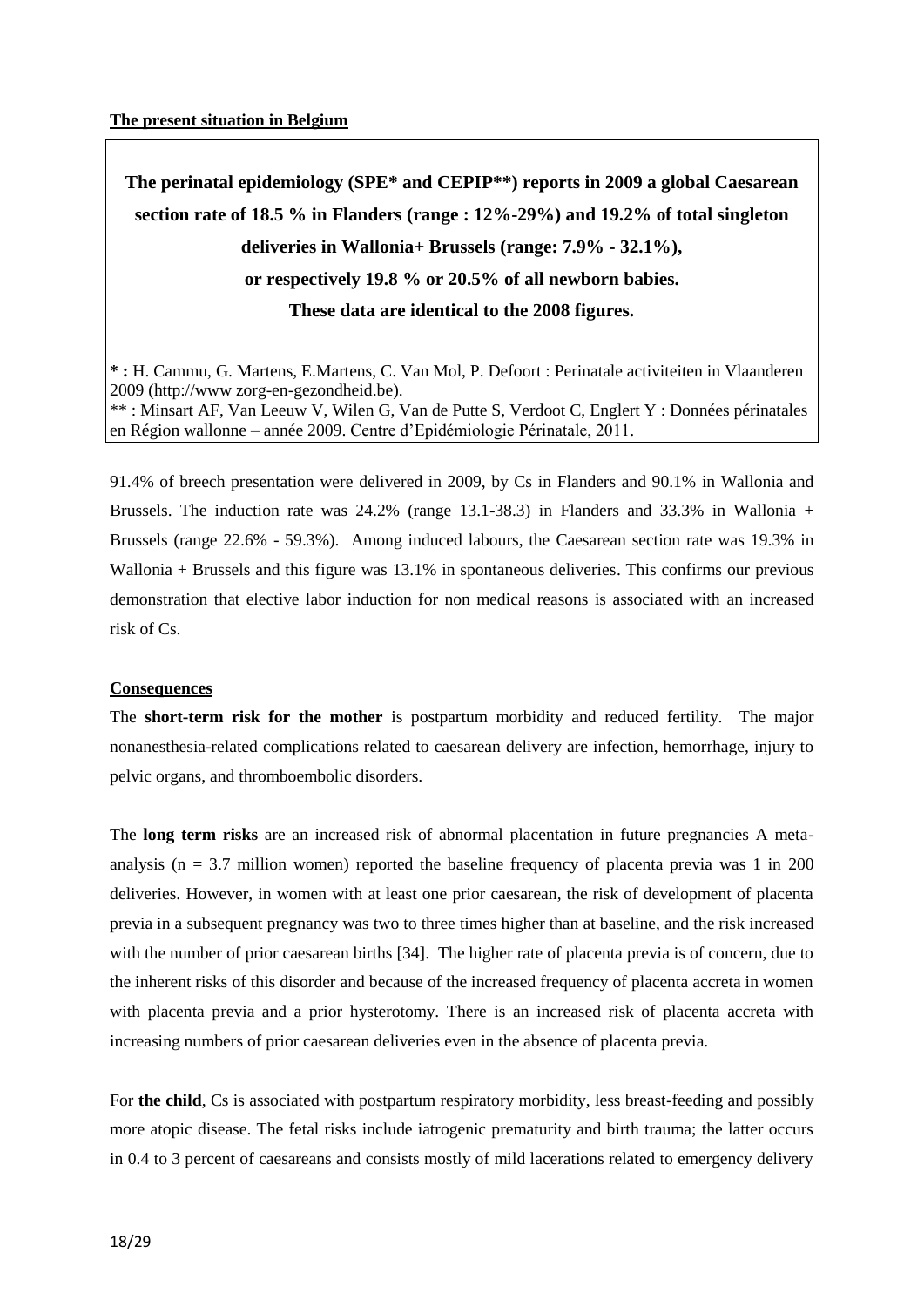[27-31]. Transient tachypnea of the newborn (TTN) is more common after scheduled or planned caesarean birth. In a review of 29,669 deliveries, the incidence of TTN was about three times higher after planned caesarean than after vaginal delivery [32]. Caesarean delivery has also been reported to be a modest risk factor for respiratory distress syndrome (RDS), particularly if the caesarean was performed in a nonlaboring patient [33].

For **society**, the cost of a caesarean section is not dramatically different from that of a vaginal delivery, taking into account delivery with oxytocin or epidural anesthesia. The average cost for all women who attempt vaginal delivery was only 0.2% less than the per-patient cost of elective cesarean delivery [\(Bost BW. Cesarean delivery on demand: what will it cost? Am J Obstet Gynecol 2003; 188:1418\).](https://vpn.gw.ulg.ac.be/contents/cesarean-delivery-on-maternal-request/abstract/,DanaInfo=www.uptodate.com+14)

#### In summary

**The major short-term complications related to caesarean delivery are infection, hemorrhage, injury to pelvic organs, and thromboembolic disorders. The major longterm risks are abnormal placentation and issues relating to route of delivery in future pregnancies.There is thus every reason to attempt prevention of a further increase in caesarean section rates.**

#### **Causes: a mix of medical and non medical indications**

The rise in prevalence of caesarean deliveries in developed countries has been attributed to multiple factors, including changes in physician/patient expectations and attitudes about risk, changes in clinical practice (e.g., fewer trials of labor after previous caesarean delivery, vaginal breech births, and instrumental deliveries; more inductions of labor and caesarean deliveries by maternal request), medico legal concerns, and financial issues [**[10-13](https://vpn.gw.ulg.ac.be/contents/cesarean-delivery-preoperative-issues/abstract/,DanaInfo=www.uptodate.com+10-13)**]. Increasing maternal age at delivery, an increase in the proportion of births among primi gravidae  $> 30y$ , and the increased prevalence of multiple gestation and maternal obesity are also factors. In summary, medical factors but also non medical factors contribute to the enhancement of the Cs rate.

The CEPIP and SPE 2009 data for Belgium confirm that the three most frequent causes of caesarean section in Belgium in 2009 are:

1. **fetal malpresentations** (mainly breech), (36.3% of all Cs in Flanders, 17.8% in Wallonia & Brussels)

2. **repeat Caesarean section** (24.7% in Flanders and 21% of all C/S in Wallonia & Brussels) and,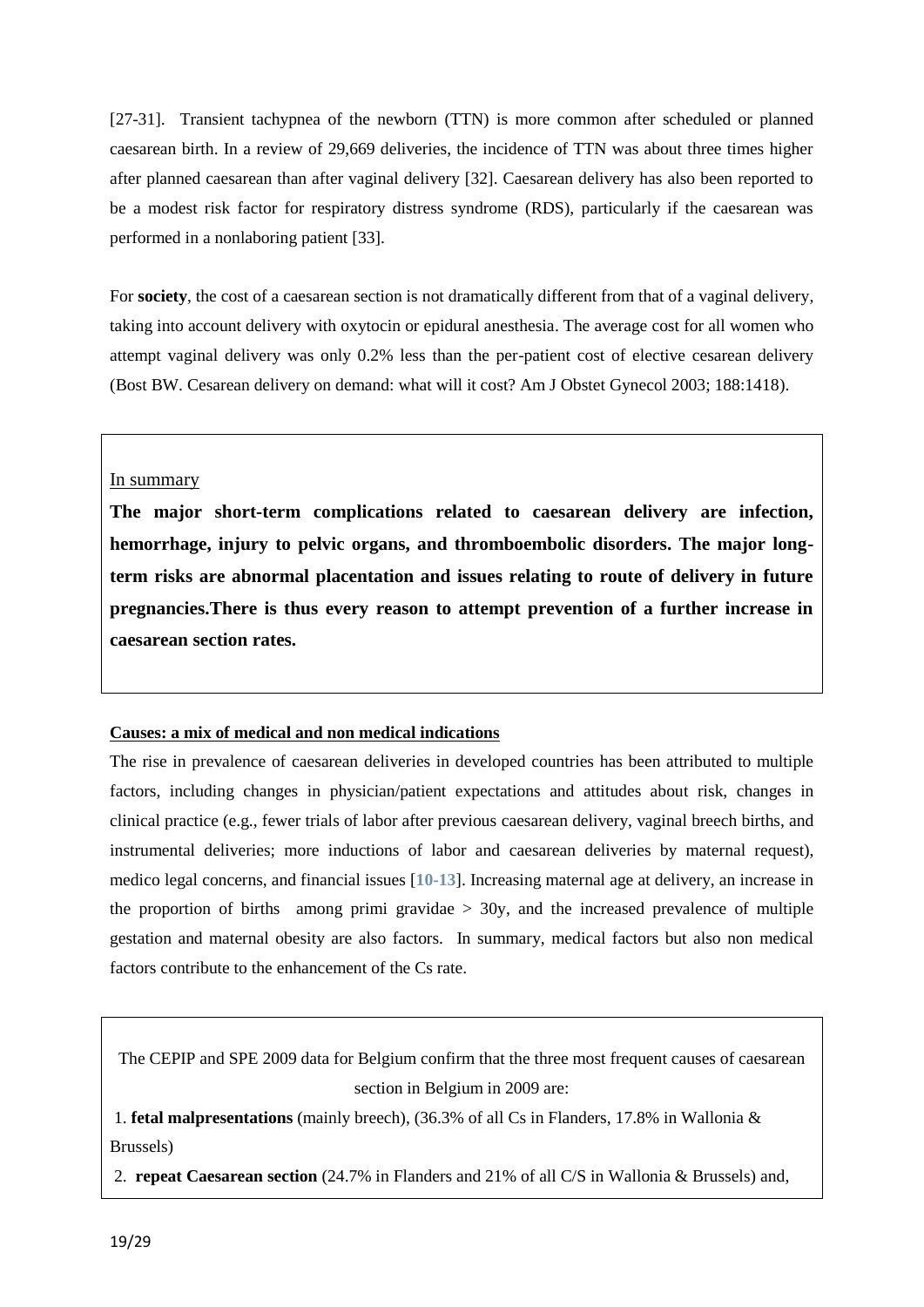3. **dystocia** (24.5% in Flanders, 24.7% in Wallonia + Brussels)

#### **It may therefore be concluded that**

#### **it is essential to avoid the first unnecessary Caesarean section,**

#### **since subsequently most obstetricians will repeat a second Caesarean section.**

# **II Medical indication**

The four most common medical indications for caesarean delivery according to the international literature account for approximately 80 percent of these deliveries [**[16](https://vpn.gw.ulg.ac.be/contents/cesarean-delivery-preoperative-issues/abstract/,DanaInfo=www.uptodate.com+16)**]:

- 1. Failure to progress during labor (30 percent)
- 2. Previous hysterotomy (usually related to caesarean delivery, but also related to myomectomy or other uterine surgery) (30 percent)
- 3. Nonreassuring fetal status (10 percent)
- 4. Fetal malpresentation (11 percent)

Additional, less common indications for caesarean delivery include, but are not limited to:

- Abnormal placentation (eg, placenta previa, vasa previa, placenta accreta), maternal infection (eg, herpes simplex or human immunodeficiency virus), multiple gestation, fetal bleeding diathesis, mechanical obstruction to vaginal birth (eg, large leiomyoma or condyloma acuminata, severely displaced pelvic fracture, macrosomia, fetal anomalies such as severe hydrocephalus;
- increased risk of complications from tissue trauma related to cervical dilation, the descent and expulsion of the fetus, or episiotomy (invasive cervical cancer or active perianal inflammatory bowel disease, or past repair of a rectovaginal fistula or pelvic organ prolapse);
- (not routinely indicated) for fetal issues :extremely or very low birth weight  $\ll 1000$  g and ≤1500 g, respectively) [**[17](https://vpn.gw.ulg.ac.be/contents/cesarean-delivery-preoperative-issues/abstract/,DanaInfo=www.uptodate.com+17)**], or certain congenital anomalies (some skeletal dysplasias, and gastroschisis with herniated liver) [**[18,19](https://vpn.gw.ulg.ac.be/contents/cesarean-delivery-preoperative-issues/abstract/,DanaInfo=www.uptodate.com+18,19)**]

# **III The non medical factors:identification of factors that influence the CS decision.**

Since there is no correlation between Cs rate and improved fetal or maternal outcome, it is important to better understand the non-medical parameters resulting in enhanced number of unnecessary Caesarean sections. It is hoped that the elucidation of such factors and use of non-clinical interventions, applied independently on patient care will reduce the unnecessary Cs rate in low risk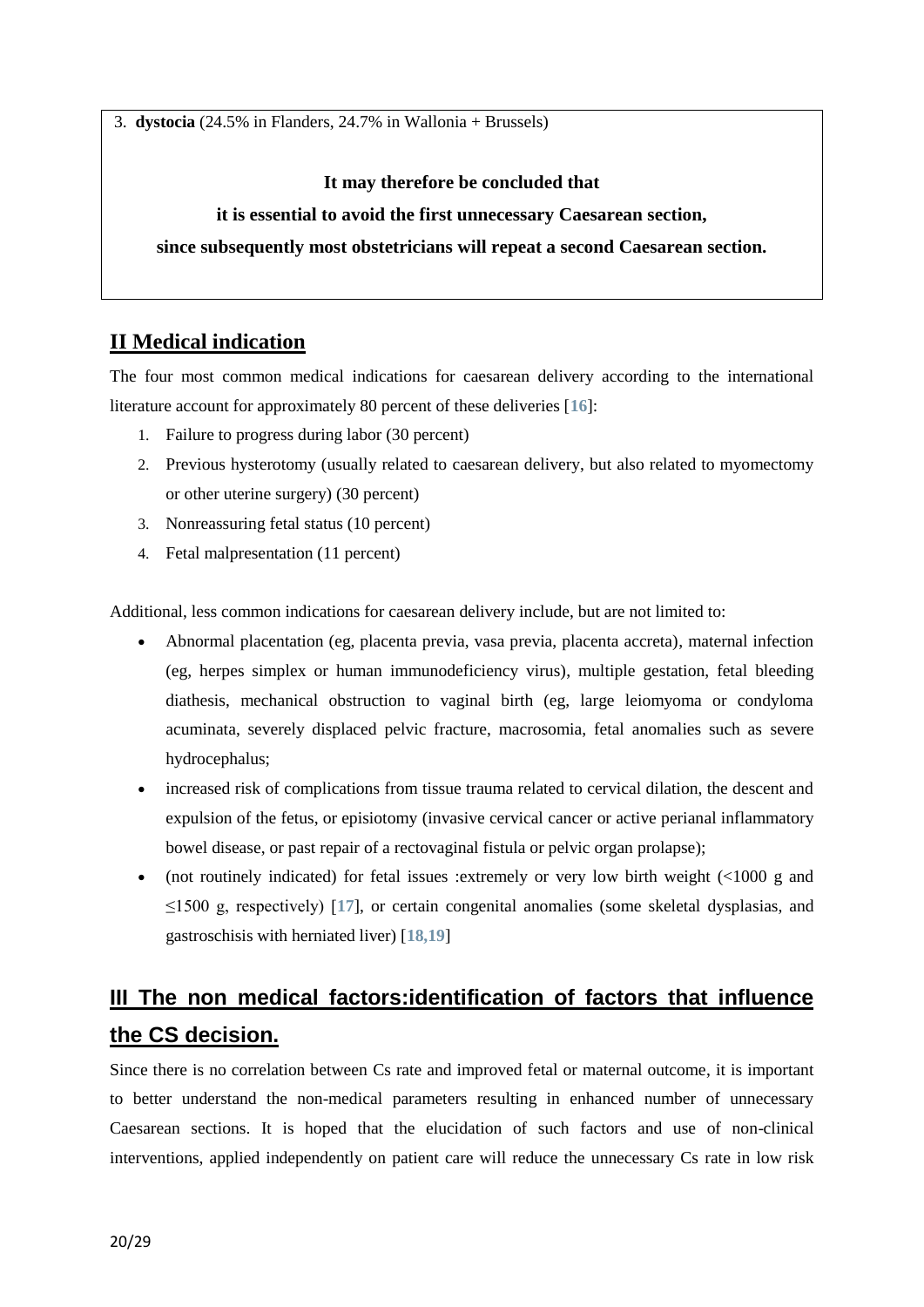pregnancies (Low risk pregnancy is defined as: singleton, vertex, full-term, live born,  $<$ 4500g, $>$ 2499g)).

A recent Cochrane study (Non-clinical interventions for reducing unnecessary caesarean section. [Cochrane Database Syst](https://vpn.gw.ulg.ac.be/pubmed/,DanaInfo=www.ncbi.nlm.nih.gov+21678348) Rev. 2011 Jun 15) concluded that:

- 1. Implementation of guidelines with mandatory second opinion can lead to a small reduction in caesarean section rates, predominately in intrapartum sections.
- 2. Peer review, including pre-caesarean consultation, mandatory secondary opinion and postcaesarean surveillance can lead to a reduction in repeat caesarean section rates.
- 3. Guidelines disseminated with endorsement and support from local opinion leaders may increase the proportion of women with previous caesarean sections being offered a trial of labor in certain settings.
- 4. Nurse-led relaxation classes and birth preparation classes may reduce caesarean section rates in low-risk pregnancies.

The College identified:

- Factors other than medical reasons, that are associated with differential Cs rate;
- Differential organizations already in place in some hospitals (and absent in others), that contribute to prevent (or reduce) unnecessary Cs;
	- 1. Whether or not validated tools to decrease the unnecessary Cs rate are also operational in Belgium in maternities with low Cs rate and absent from maternities with high Cs rate.

#### **Population**

Twelve maternities were chosen following the criterion of language and Cs rate (3 high, 1 low & 2 median in Dutch speaking Community, 3 high and 3 low in French speaking Community). The maternities were characterized following a high, an average or a low Cs rate by independent expert of the SPF. In each maternity, the researchers have interviewed: 1 gynecologist head of the department, 2 gynecologists, 1 head midwife, 1 midwife.

Until the interpretation of the results, the study was double blinded. The researchers and the experts did not have access to the real Cs rates of the visited maternities.

The information gathered through interviewing the professionals was analyzed by means of a thematic analysis and a reduction methodology process. In other words, the information was successively analyzed by different methods in order to produce a structured, condensed and thick set of results. The reduction was helped by the use of the program Nvivo (A well-known Qualitative data analysis software, qualitative research).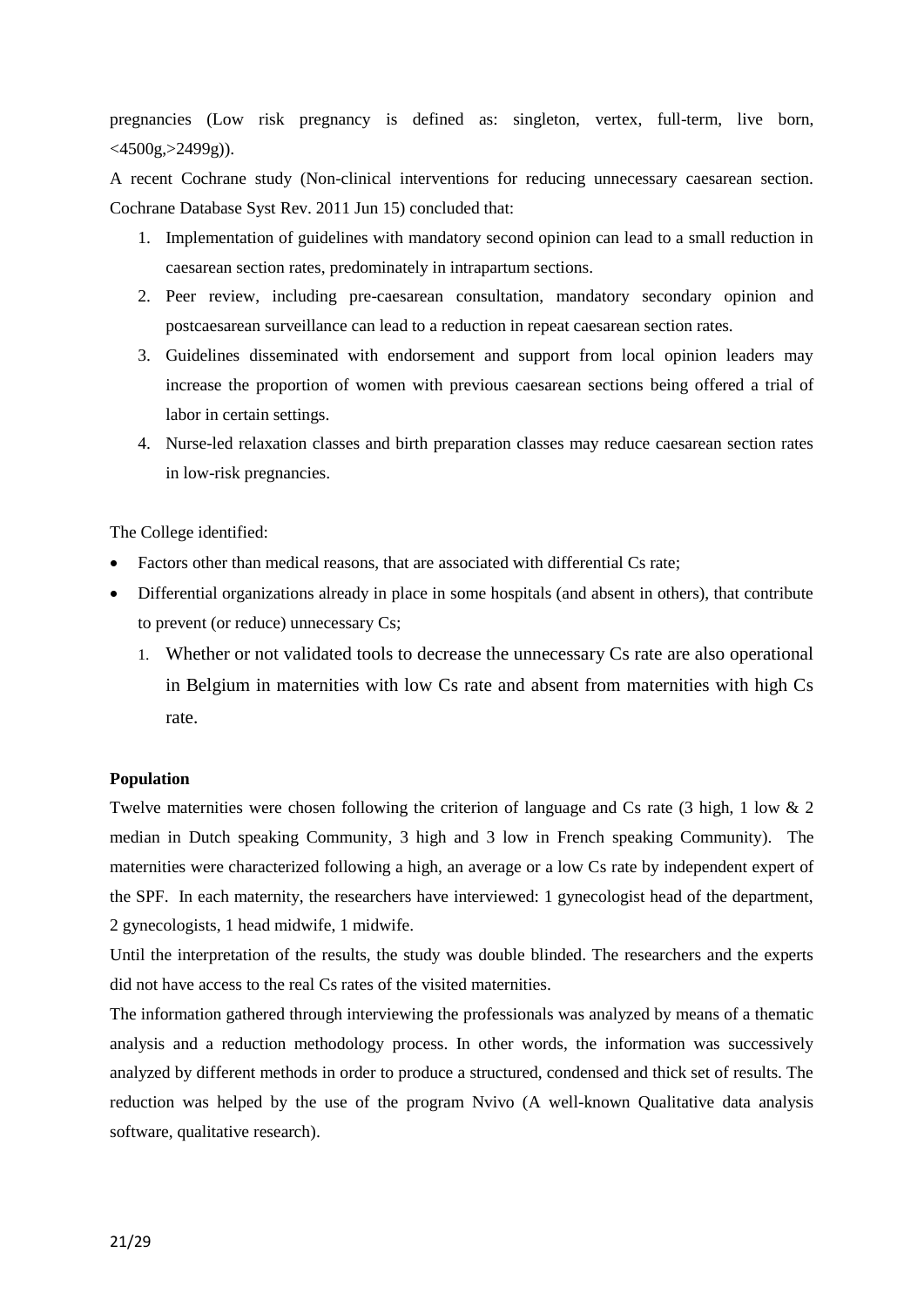#### **What are the differences between maternities with low and high rates Cs ?**

#### **Common factors**

The study demonstrates common factors found in all maternities, independently of the Cs rate. In all maternities, professionals speak about the difficulty of interpreting the Electronic foetal heart rate monitoring (EFHRM). They discuss its low specificity, excessive sensitivity and its high false positive rate. This seems to be a major factor contributing to recognize the advantages of the STAN and to recommend its use.

Young obs/gyn are stigmatized by their older colleagues for their lack of working experience and therefore would prefer to perform a Cs since they perceive it as a 'safer' option. Moreover, all professionals recognize a loss of confidence in instrumental obstetric or in their capacity to practice it. They are also all concerned about the legal pressure perceived as a powerful pressure that does not allow professionals to take any risk.

Besides, some professionals say that they try to preserve their quality of life by means of induction or Cs. Convenience induction becomes a tool to manage the *alea* of their agenda.

Finally, the obstetric practice is embedded within a technological paradigm: the technological improvement (e.f. STAN) puts the professionals under additional pressure: accountability and responsibility towards the parents.

#### **Factors discriminating between low and high Cs rates**

In all maternities with low CS rates, managing the parental pressure is seen as a part of the duty of guiding patients throughout pregnancy.

Low Cs rate maternities are characterized by a "working culture" favoring physiological delivery and avoiding unnecessary preterm induction for convenience. This policy is supported by staff meetings and/or staff training. This culture resists the idea that a Cs would be a better/safer option for the newborn.

The low Cs rate maternities are organized to avoid a stressing context. The working organization avoids professional isolation, and ensures a second opinion before performing a Cs. Management of the stress is well illustrated by the way the medico-legal pressures is not a pretext to use with uncertainty "the grey zone of a non reassuring monitoring ", or to misuse the interpretation of monitoring to legitimate a Cs decision.

In maternities with high Cs rates, ob/gyn indicate often that they feel alone facing a decision of which they carry the legal responsibility. When they face a doubt, professional isolation often leads to the "no short term risk" decision. Taking no risks implies preferably performing a caesarean section. This procedure is perceived as more controllable than guiding women through physiological labor.

In practice in high Cs rate maternities, we note factors that contribute to construct a social representation predisposing to Cs. The ob/gyn develops a true relativism about the evidence based guidelines and other recommendations. Following such a social representation, the "*alleged*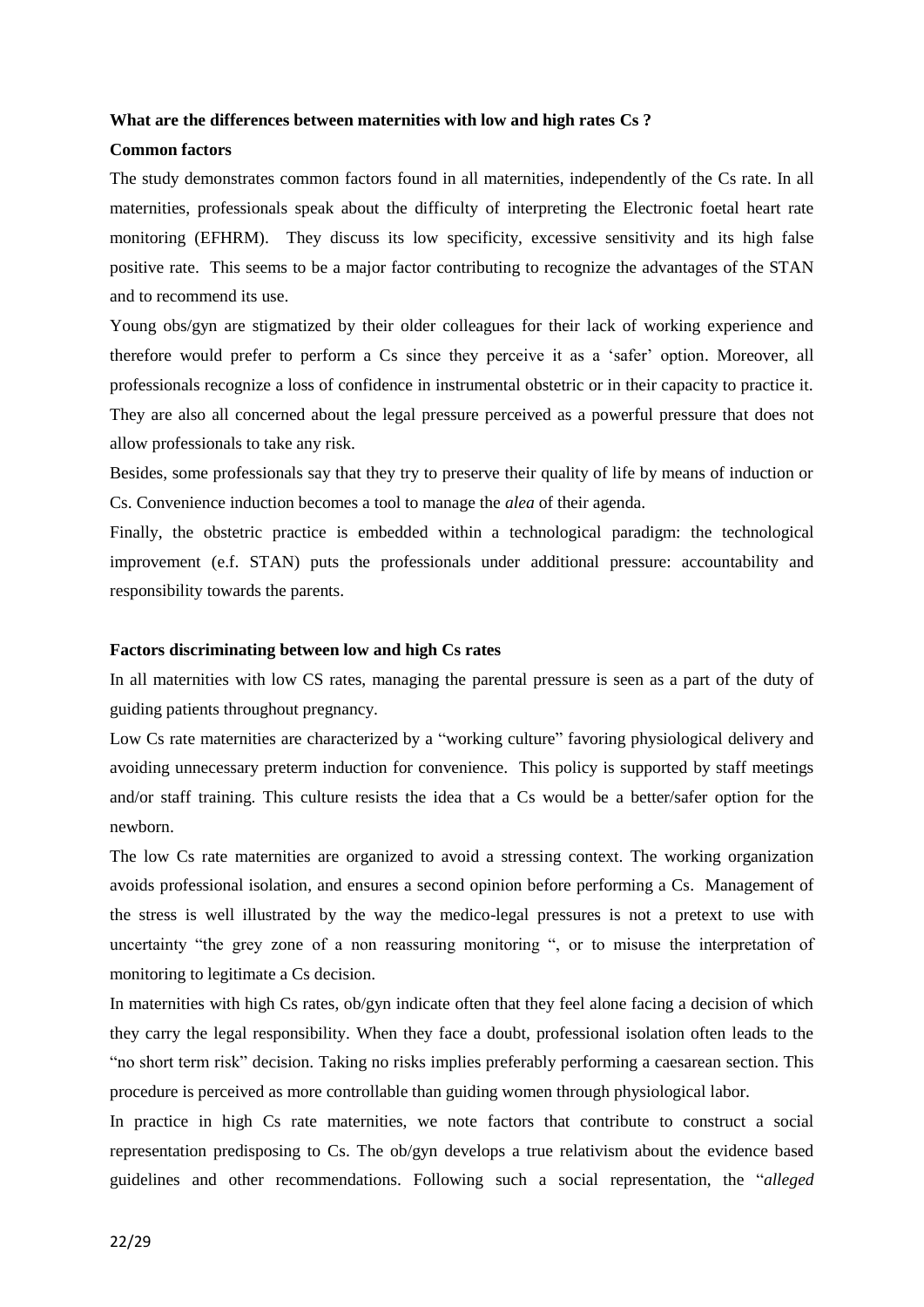*exception*" allows the professional to deviate from a good practice. As such clinicians say "*each pregnancy is unique and I am therefore allowed not to take into account the guidelines or recommendations*". Such excuses allow to avoid strict adherence to the established guidelines.

Most often, the ob/gyn finds the excuse to deviate from the recommendations in the social context of the parents. More professionals in maternities with high Cs rates also exploit in a subjective way the « grey zone » of borderline anomalies. In other words, they are ready to interpret any deviation of the fetal heart rate pattern as a pathology and perform a Cs as a form of "defensive medicine" that protects them from a legal suit, or to turn a normal pregnancy into sickness in order to transform it into a high risk pregnancy and to legitimate the CS decision.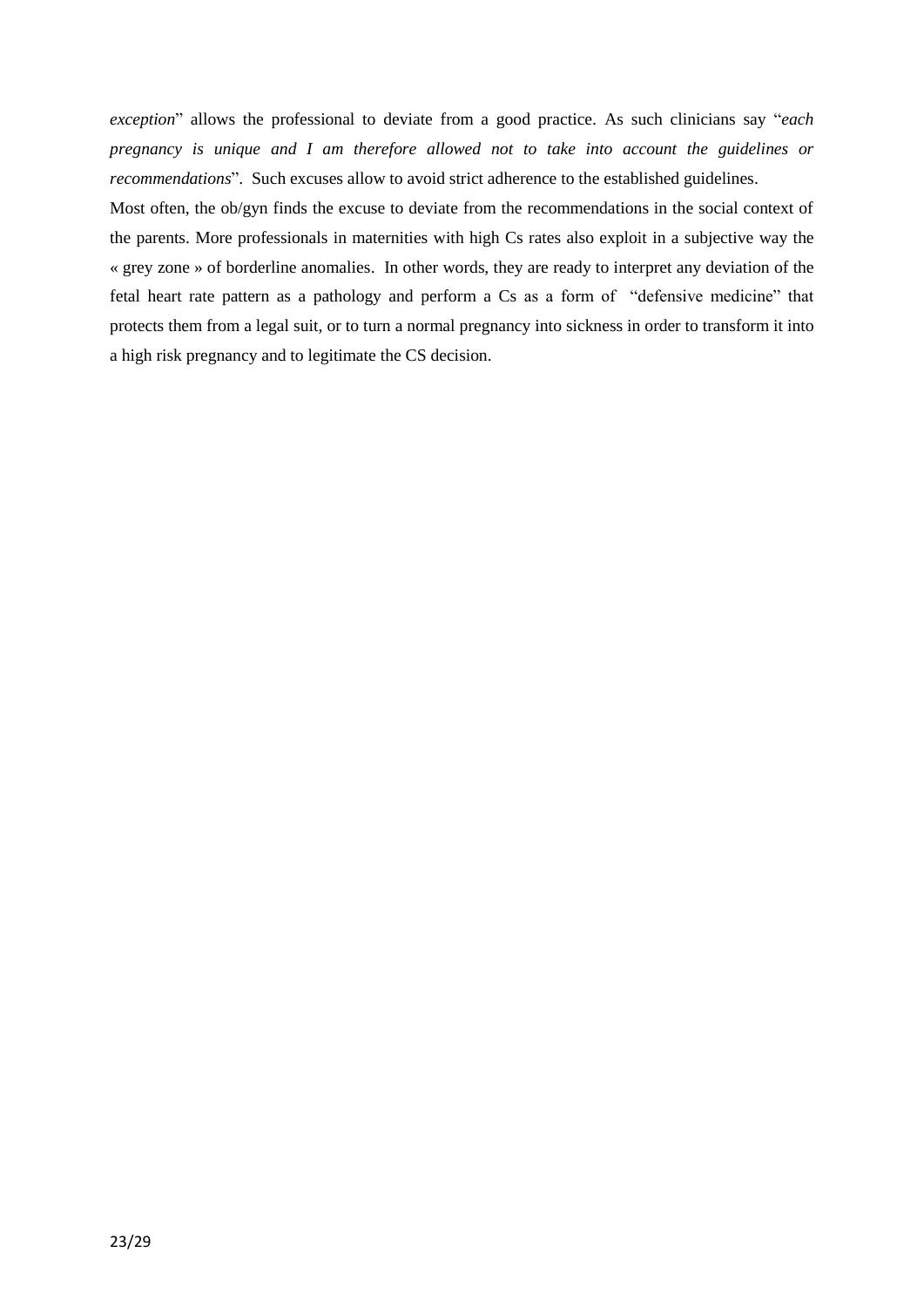From the visits and qualitative assessment of the non medical parameters that influence the Cs rates, some discriminating factors were evidenced between maternities with high and low rates of Cs:

- 1) Differences in the organization: isolated management or team work / (systematic second advice) with staff meetings, training sessions, permanent education;
- 2) Differences in the promotion of physiological births : Maternities with high rates of Caesarean section do not promote the physiological births, but often, justify the "well-being" of the child to justify a Caesarean decision, that is not based on objective criteria;
- 3) Differences in the handling of the parental psychological pressure;
- 4) Differences in legitimating induction;
- 5) Different attitudes toward litigation;
- 6) In maternities with low rates of Cs the parental pressure is tempered and not taken into account by the team beyond reasonable limits because it is considered as a somewhat normal and usual parameter in the relationship with the parents. Planned Cs decisions are being taken by the team, and Cs in labor, as much as possible with a second opinion. Guidelines are available and regularly discussed and updated by the staff. Finally the physiological delivery is promoted by most obstetricians in such maternities. Meetings, staffs, evaluations of individual practices are reviewed at regular intervals.
- 7) In maternities with high Cs rates isolated obstetricians take their decisions alone. They tend to "manipulate" and adjust the limits of the various scoring systems, tests in order to justify their decision of performing a Cs (gray zone of subjective assessment of a medical parameter). They perceive themselves the Cs as less risky than the normal vaginal delivery, even in low risk pregnancies. The parameters of the partograms are more often used to justify a posteriori a Cs decision. Their rate of induction for personal reasons is also significantly higher.
- 8) A few other factors that can potentially affect the Cs rates although we could not firmly conclude from this limited study are the fact that the obstetricians are mainly isolated independents without a team spirit and no leader, and the several tools used for the surveillance of the parturient (monitoring, STAN, pH, partogram…) are more often considered as a possible threat rather than reassuring instruments documenting the safety of the vaginal route. Finally, the freedom of deciding alone is considered in the high Cs rate maternities as the sovereignty of the medical decision.

Several factors may play a significant role in reducing or preventing the unnecessary Cs rates. However the study could not demonstrate their role in all visited maternities, for example: duty organization, team building politics, head of the department politics, fetal monitoring, medical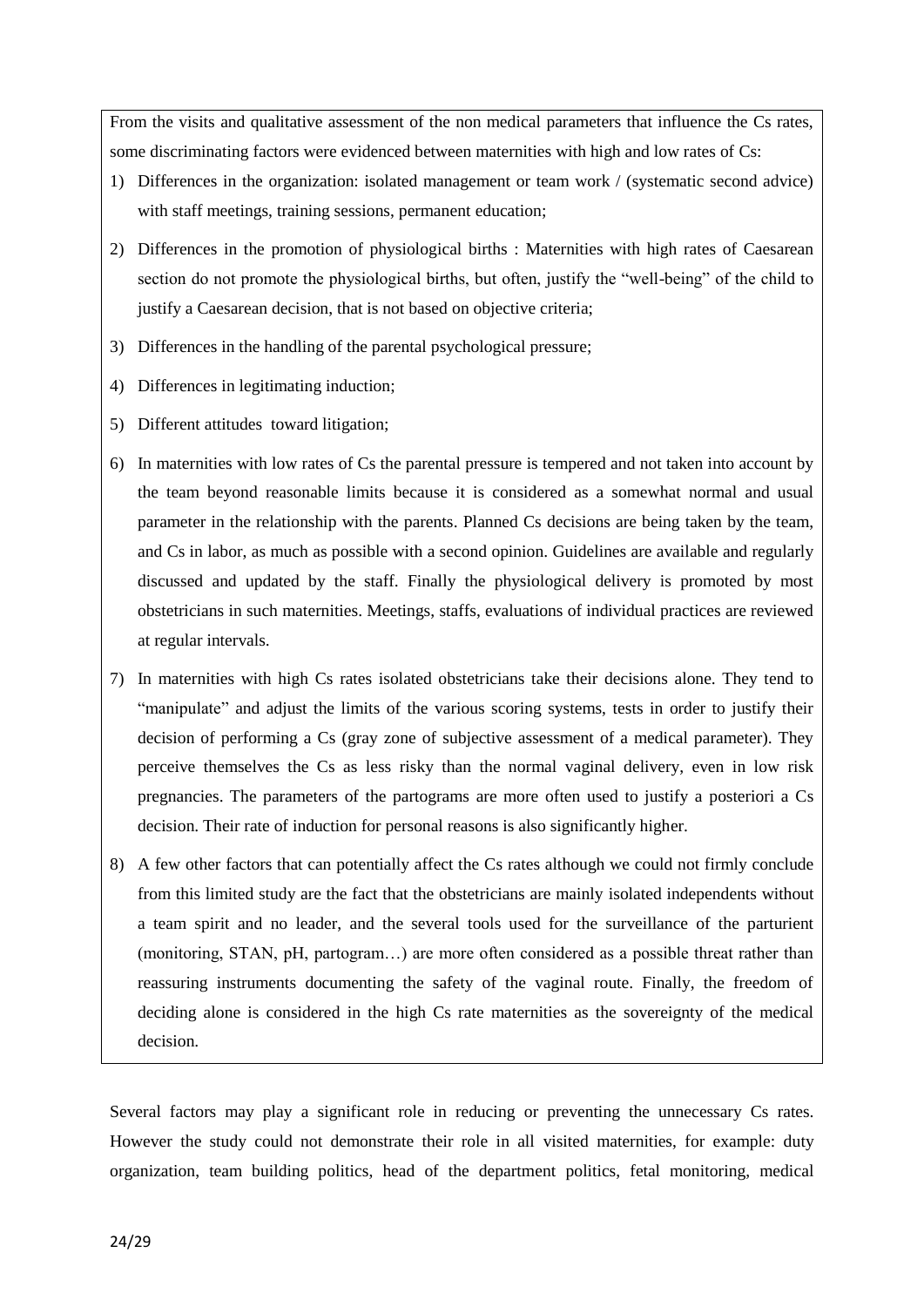sovereign opinion. The medical sovereign opinion does not seem to differentiate low and high maternities. For example, in the low Cs rate maternities, the "medical sovereign opinion" is framed by the existence of staff meetings, respecting guidelines and pro-physiological culture.

On the contrary, medical sovereign opinion plays another role in maternities with a high Cs rate. There, the professionals are prone to assume their liberty of decision. This liberty is no more framed as in low Cs rate maternities, but more often linked with the opportunities of interpreting « grey zone » or to justify a decision by their legally recognized expertise.

## **IV Recommendations to reduce the Caesarean Section rates**

# **a. Medical factors**

The causes of Cs inflation are multiple. Among them, our previous report (2009) has evidenced several medical factors. The most prevalent is the inappropriate induction of primigravidae with unfavorable cervix (a Bishop score  $\leq 6$ ). The second medical factor is the automatic repeat Cs delivery after a first Cs performed for non mechanical dystocia reasons.

It appears therefore wise to recommend for the delivery of low risk unifetal pregnancies:

- 1. Enforcement of a policy prohibiting induction of labor before a term of 40 weeks;
- 2. Induction restricted to women with a Bishop score of at least 6;
- 3. Post term induction should be considered from 41.5 weeks, only;
- 4. Discussion with the parents to evaluate the benefits/risks of a trial of labor in women with a previous Cs. (TOLAC) Several guidelines have been edited that allow in safe conditions a vaginal birth after caesarean delivery (VBAC);
- 5. To implement in case of induction a policy of informed consent that allows the mother to be fully informed of the possible consequences and benefits of an induction for non medical reasons;
- 6. When the Bishop score is not modified after local application of prostaglandins for convenience induction, the procedure should be stopped and the lady should be sent home with the message that her uterus is not ripe to enter in labor.

# **b Recommendations pertaining to the health care organization**

Multifaceted strategies, based on audit and detailed feedback, are advised to improve clinical practice and effectively reduce caesarean section rates. Moreover, our findings indicate that identification of barriers to change is a major key to success.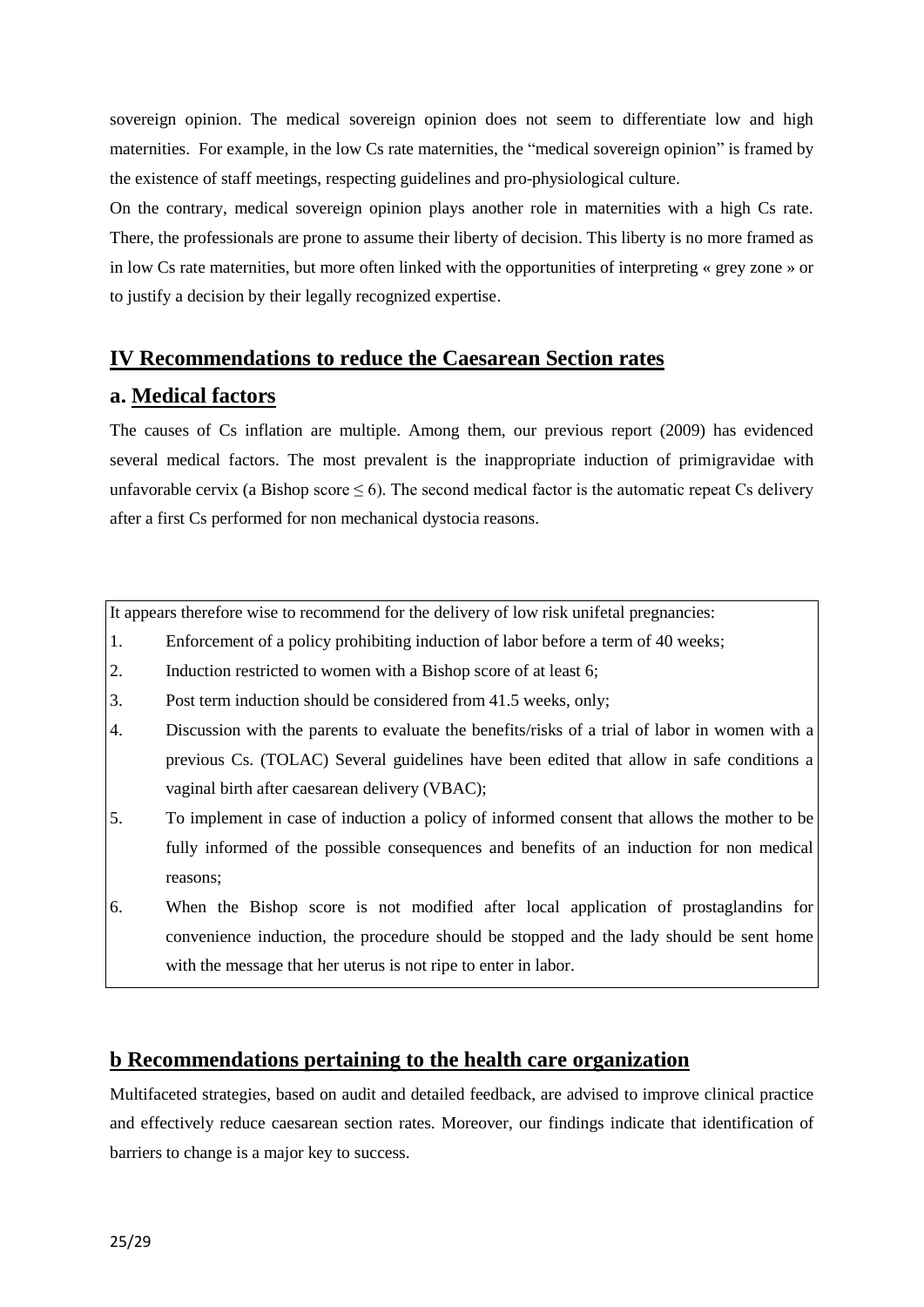**1. A team-work approach with a better organization to prevent the isolation of practitioners;**

**2. A policy of mandatory second opinion for all Cs (planned or not);**

**3. Written Guidelines available for all physicians at the hospital;**

**4. Regular discussion and updating of the guidelines to implement their daily use;**

**5. Individual feedback provided to the obstetricians about their practice including Cs rates with possible face to face interviews;**

**6. Monthly medical audits of the Obstetrical practice;**

**7. Discussion at Seminars, peer-review meetings (GLEMs) of the Cs rates and circumstances;**

**8. Organization of pre-caesarean section consultations.**

Finally, these recommandations were implemented among the trainees, hospital staff members, private practitioners having an obstetrical activity in an academic center during the year 2010. The rate of Cs delivery decreased from 26,0 to 20,2 %. The Cs rate associated with the MIC unit was not modified. The decrease resulted almost exclusively from a significant reduction in the number of Ceasarian deliveries performed in women presented with a low risk pregnancy, demonstrating the efficacy of such measures when collectively implemented.

#### **Bibliography**

- 1. Centers for Disease Control and Prevention. www.cdc.gov. (Accessed 4/30/2010).
- 2. [Betrán AP, Merialdi M, Lauer JA, et al. Rates of caesarean section: analysis of global, regional](https://vpn.gw.ulg.ac.be/contents/cesarean-delivery-preoperative-issues/abstract/,DanaInfo=www.uptodate.com+2)  [and national estimates. Paediatr Perinat Epidemiol 2007; 21:98.](https://vpn.gw.ulg.ac.be/contents/cesarean-delivery-preoperative-issues/abstract/,DanaInfo=www.uptodate.com+2)
- 3. [Ronsmans C, Holtz S, Stanton C. Socioeconomic differentials in caesarean rates in developing](https://vpn.gw.ulg.ac.be/contents/cesarean-delivery-preoperative-issues/abstract/,DanaInfo=www.uptodate.com+3)  [countries: a retrospective analysis. Lancet 2006; 368:1516.](https://vpn.gw.ulg.ac.be/contents/cesarean-delivery-preoperative-issues/abstract/,DanaInfo=www.uptodate.com+3)
- 4. Tang S, Li X, Wu Z. Rising caesarean [delivery rate in primiparous women in urban China:](https://vpn.gw.ulg.ac.be/contents/cesarean-delivery-preoperative-issues/abstract/,DanaInfo=www.uptodate.com+4)  [evidence from three nationwide household health surveys. Am J](https://vpn.gw.ulg.ac.be/contents/cesarean-delivery-preoperative-issues/abstract/,DanaInfo=www.uptodate.com+4) Obstet Gynecol 2006; 195:1527.
- 5. [Lei H, Wen SW, Walker M. Determinants of caesarean delivery among women hospitalized for](https://vpn.gw.ulg.ac.be/contents/cesarean-delivery-preoperative-issues/abstract/,DanaInfo=www.uptodate.com+5)  childbirth [in a remote population in China. J Obstet Gynaecol Can 2003; 25:937.](https://vpn.gw.ulg.ac.be/contents/cesarean-delivery-preoperative-issues/abstract/,DanaInfo=www.uptodate.com+5)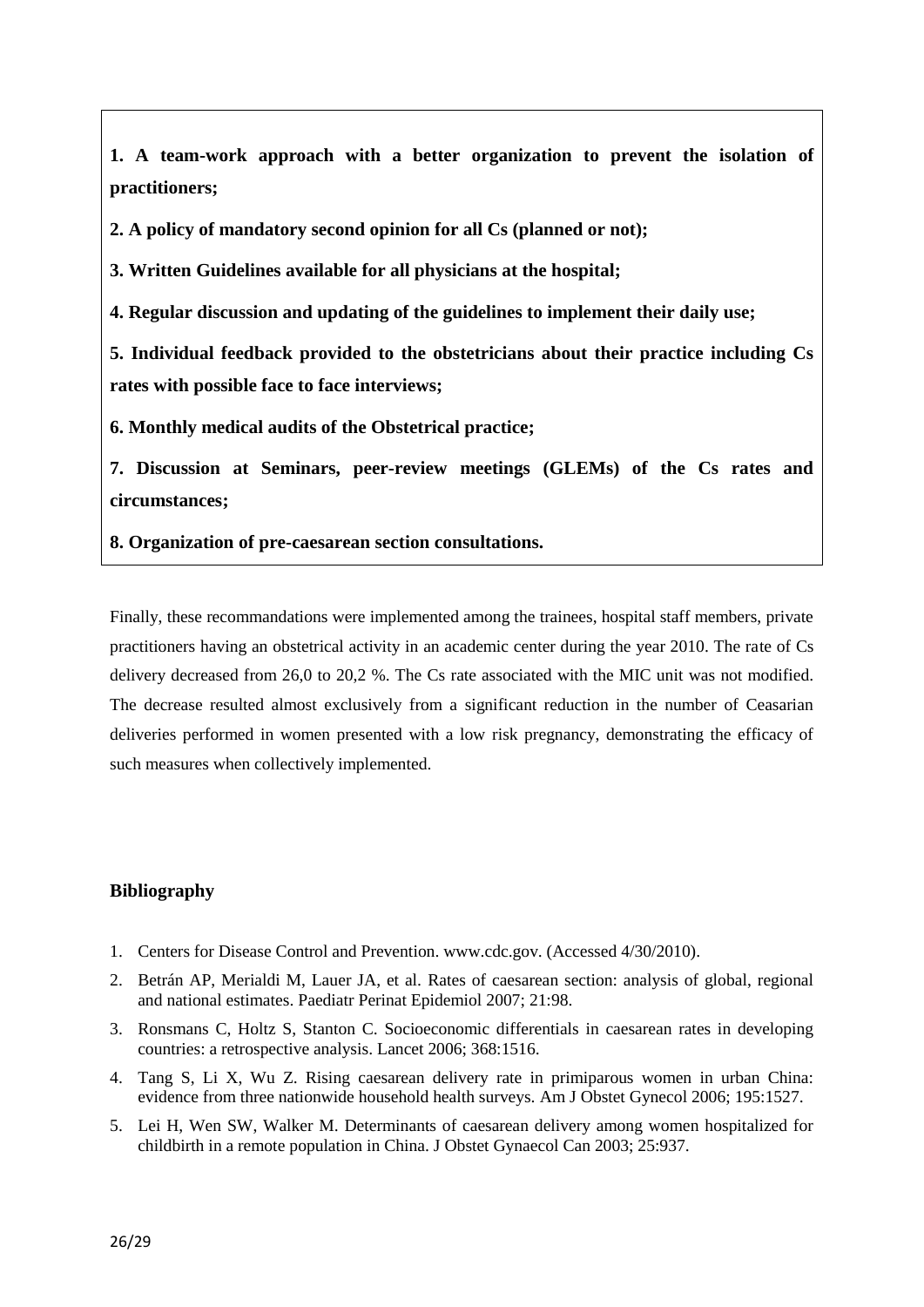- 6. Zhang J, Liu Y, Meikle S, et al. Caesarean [delivery on maternal request in southeast China. Obstet](https://vpn.gw.ulg.ac.be/contents/cesarean-delivery-preoperative-issues/abstract/,DanaInfo=www.uptodate.com+6)  [Gynecol 2008; 111:1077.](https://vpn.gw.ulg.ac.be/contents/cesarean-delivery-preoperative-issues/abstract/,DanaInfo=www.uptodate.com+6)
- 7. [Kambo I, Bedi N, Dhillon BS, Saxena NC. A critical appraisal of caesarean](https://vpn.gw.ulg.ac.be/contents/cesarean-delivery-preoperative-issues/abstract/,DanaInfo=www.uptodate.com+7) section rates at [teaching hospitals in India. Int J Gynaecol Obstet 2002; 79:151.](https://vpn.gw.ulg.ac.be/contents/cesarean-delivery-preoperative-issues/abstract/,DanaInfo=www.uptodate.com+7)
- 8. [Lumbiganon P, Laopaiboon M, Gülmezoglu AM, et al. Method of delivery and pregnancy](https://vpn.gw.ulg.ac.be/contents/cesarean-delivery-preoperative-issues/abstract/,DanaInfo=www.uptodate.com+8)  [outcomes in Asia: the WHO global survey on maternal and perinatal health 2007-08. Lancet 2010;](https://vpn.gw.ulg.ac.be/contents/cesarean-delivery-preoperative-issues/abstract/,DanaInfo=www.uptodate.com+8)  [375:490.](https://vpn.gw.ulg.ac.be/contents/cesarean-delivery-preoperative-issues/abstract/,DanaInfo=www.uptodate.com+8)
- 9. [Betrán AP, Gulmezoglu AM, Robson M, et al. WHO global survey on maternal and perinatal](https://vpn.gw.ulg.ac.be/contents/cesarean-delivery-preoperative-issues/abstract/,DanaInfo=www.uptodate.com+9)  [health in Latin America: classifying caesarean sections. Reprod Health 2009; 6:18.](https://vpn.gw.ulg.ac.be/contents/cesarean-delivery-preoperative-issues/abstract/,DanaInfo=www.uptodate.com+9)
- 10. [Porter M, Bhattacharya S. Preventing unnecessary caesarean sections: marginal benefit of a](https://vpn.gw.ulg.ac.be/contents/cesarean-delivery-preoperative-issues/abstract/,DanaInfo=www.uptodate.com+10)  [second opinion. Lancet 2004; 363:1921.](https://vpn.gw.ulg.ac.be/contents/cesarean-delivery-preoperative-issues/abstract/,DanaInfo=www.uptodate.com+10)
- 11. Ecker JL, Frigoletto FD Jr. Caesarean [delivery and the risk-benefit calculus. N Engl J Med 2007;](https://vpn.gw.ulg.ac.be/contents/cesarean-delivery-preoperative-issues/abstract/,DanaInfo=www.uptodate.com+11)  [356:885.](https://vpn.gw.ulg.ac.be/contents/cesarean-delivery-preoperative-issues/abstract/,DanaInfo=www.uptodate.com+11)
- 12. [Localio AR, Lawthers AG, Bengtson JM, et al. Relationship between malpractice claims and](https://vpn.gw.ulg.ac.be/contents/cesarean-delivery-preoperative-issues/abstract/,DanaInfo=www.uptodate.com+12)  caesarean [delivery. JAMA 1993; 269:366.](https://vpn.gw.ulg.ac.be/contents/cesarean-delivery-preoperative-issues/abstract/,DanaInfo=www.uptodate.com+12)
- 13. [Murthy K, Grobman WA, Lee TA, Holl JL. Association between rising professional liability](https://vpn.gw.ulg.ac.be/contents/cesarean-delivery-preoperative-issues/abstract/,DanaInfo=www.uptodate.com+13)  insurance premiums and primary caesarean [delivery rates. Obstet Gynecol 2007; 110:1264.](https://vpn.gw.ulg.ac.be/contents/cesarean-delivery-preoperative-issues/abstract/,DanaInfo=www.uptodate.com+13)
- 14. [Walker R, Turnbull D, Wilkinson C. Strategies to address global caesarean](https://vpn.gw.ulg.ac.be/contents/cesarean-delivery-preoperative-issues/abstract/,DanaInfo=www.uptodate.com+14) section rates: a review [of the evidence. Birth 2002; 29:28.](https://vpn.gw.ulg.ac.be/contents/cesarean-delivery-preoperative-issues/abstract/,DanaInfo=www.uptodate.com+14)
- 15. [Robson MS. Can we reduce the caesarean section rate? Best Pract Res Clin Obstet Gynaecol](https://vpn.gw.ulg.ac.be/contents/cesarean-delivery-preoperative-issues/abstract/,DanaInfo=www.uptodate.com+15)  [2001; 15:179.](https://vpn.gw.ulg.ac.be/contents/cesarean-delivery-preoperative-issues/abstract/,DanaInfo=www.uptodate.com+15)
- 16. [Penn Z, Ghaem-Maghami S. Indications for caesarean section. Best Pract Res Clin Obstet](https://vpn.gw.ulg.ac.be/contents/cesarean-delivery-preoperative-issues/abstract/,DanaInfo=www.uptodate.com+16)  [Gynaecol 2001; 15:1.](https://vpn.gw.ulg.ac.be/contents/cesarean-delivery-preoperative-issues/abstract/,DanaInfo=www.uptodate.com+16)
- 17. [Grant A, Glazener CM. Elective caesarean section versus expectant management for delivery of](https://vpn.gw.ulg.ac.be/contents/cesarean-delivery-preoperative-issues/abstract/,DanaInfo=www.uptodate.com+17)  [the small baby. Cochrane Database Syst Rev 2001; :CD000078.](https://vpn.gw.ulg.ac.be/contents/cesarean-delivery-preoperative-issues/abstract/,DanaInfo=www.uptodate.com+17)
- 18. [Luthy DA, Wardinsky T, Shurtleff DB, et al. Caesarean](https://vpn.gw.ulg.ac.be/contents/cesarean-delivery-preoperative-issues/abstract/,DanaInfo=www.uptodate.com+18) section before the onset of labor and [subsequent motor function in infants with meningomyelocele diagnosed antenatally. N Engl J Med](https://vpn.gw.ulg.ac.be/contents/cesarean-delivery-preoperative-issues/abstract/,DanaInfo=www.uptodate.com+18)  [1991; 324:662.](https://vpn.gw.ulg.ac.be/contents/cesarean-delivery-preoperative-issues/abstract/,DanaInfo=www.uptodate.com+18)
- 19. [How HY, Harris BJ, Pietrantoni M, et al. Is vaginal delivery preferable to elective caesarean](https://vpn.gw.ulg.ac.be/contents/cesarean-delivery-preoperative-issues/abstract/,DanaInfo=www.uptodate.com+19) [delivery in fetuses with a known ventral wall defect? Am J Obstet Gynecol 2000; 182:1527.](https://vpn.gw.ulg.ac.be/contents/cesarean-delivery-preoperative-issues/abstract/,DanaInfo=www.uptodate.com+19)
- 20. [Walker SP, McCarthy EA, Ugoni A, et al. Caesarean](https://vpn.gw.ulg.ac.be/contents/cesarean-delivery-preoperative-issues/abstract/,DanaInfo=www.uptodate.com+20) delivery or vaginal birth: a survey of patient [and clinician thresholds. Obstet Gynecol 2007; 109:67.](https://vpn.gw.ulg.ac.be/contents/cesarean-delivery-preoperative-issues/abstract/,DanaInfo=www.uptodate.com+20)
- 21. Lyerly, AD, Mitchell, LM, Armstrong, EM, et al. Risks, values, and decision making surrounding pregnancy. Obstet Gynecol 2007; 109;979.
- 22. [National Institutes of Health state-of-the-science conference statement: Caesarean](https://vpn.gw.ulg.ac.be/contents/cesarean-delivery-postoperative-issues/abstract/,DanaInfo=www.uptodate.com+13) delivery on [maternal request March 27-29, 2006. Obstet Gynecol 2006; 107:1386.](https://vpn.gw.ulg.ac.be/contents/cesarean-delivery-postoperative-issues/abstract/,DanaInfo=www.uptodate.com+13)
- 23. Armson BA. Is planned caesarean [childbirth a safe alternative? CMAJ 2007; 176:475.](https://vpn.gw.ulg.ac.be/contents/cesarean-delivery-postoperative-issues/abstract/,DanaInfo=www.uptodate.com+14)
- 24. [Declercq E, Barger M, Cabral HJ, et al. Maternal outcomes associated with planned primary](https://vpn.gw.ulg.ac.be/contents/cesarean-delivery-postoperative-issues/abstract/,DanaInfo=www.uptodate.com+15)  caesarean [births compared with planned vaginal births. Obstet Gynecol 2007; 109:669.](https://vpn.gw.ulg.ac.be/contents/cesarean-delivery-postoperative-issues/abstract/,DanaInfo=www.uptodate.com+15)
- 25. [Alexander JM, Leveno KJ, Rouse DJ, et al. Comparison of maternal and infant outcomes from](https://vpn.gw.ulg.ac.be/contents/cesarean-delivery-postoperative-issues/abstract/,DanaInfo=www.uptodate.com+16)  primary caesarean [delivery during the second compared with first stage of labor. Obstet Gynecol](https://vpn.gw.ulg.ac.be/contents/cesarean-delivery-postoperative-issues/abstract/,DanaInfo=www.uptodate.com+16)  [2007; 109:917.](https://vpn.gw.ulg.ac.be/contents/cesarean-delivery-postoperative-issues/abstract/,DanaInfo=www.uptodate.com+16)
- 26. Berghella V, Lockwood, C.J.,Caesarean delivery: Postoperative issues Up To Date 2011
- 27. Nielsen TF, Hökegård KH. Caesarean [section and intraoperative surgical complications. Acta](https://vpn.gw.ulg.ac.be/contents/cesarean-delivery-postoperative-issues/abstract/,DanaInfo=www.uptodate.com+41)  [Obstet Gynecol Scand 1984; 63:103.](https://vpn.gw.ulg.ac.be/contents/cesarean-delivery-postoperative-issues/abstract/,DanaInfo=www.uptodate.com+41)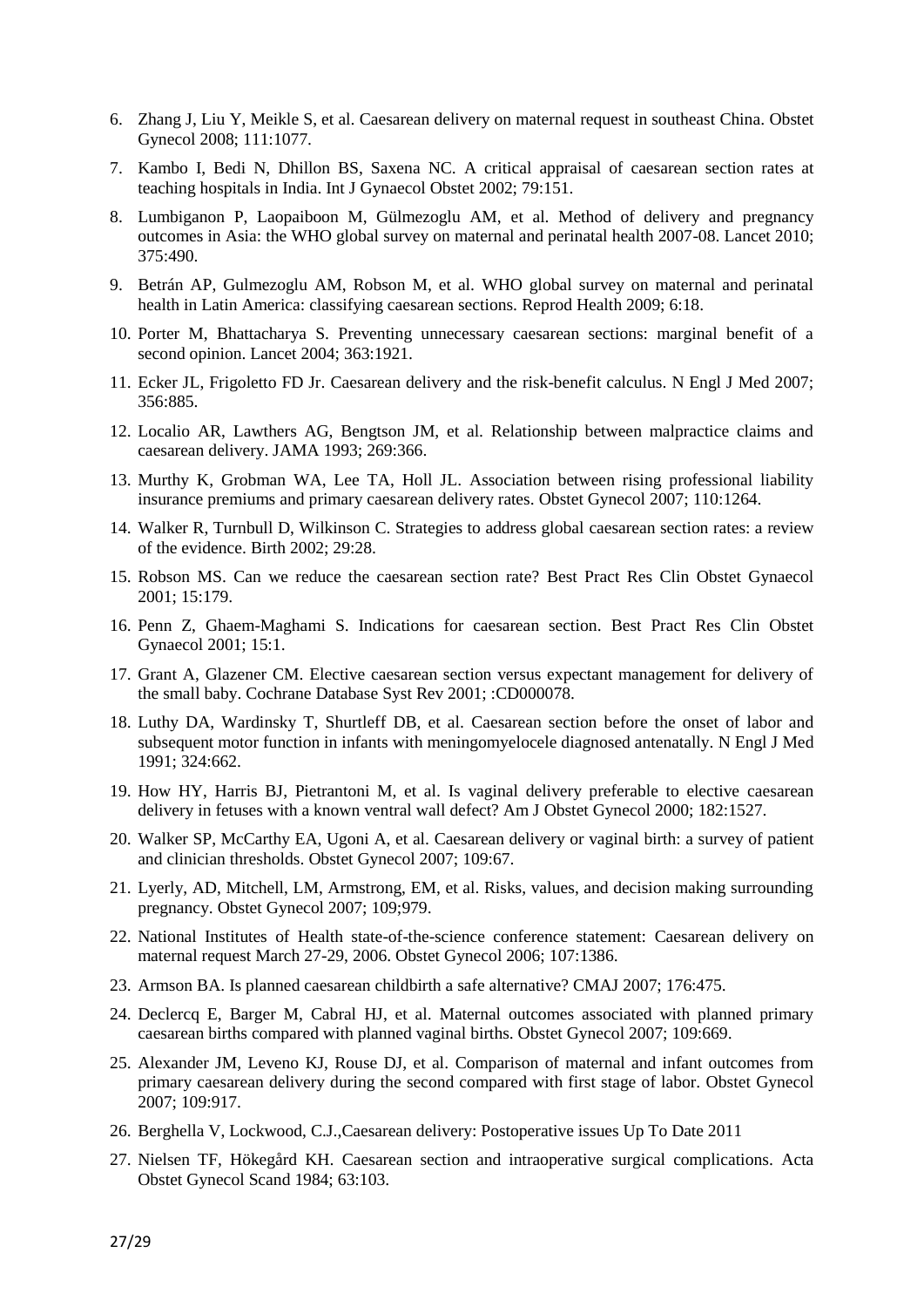- 28. [Dessole S, Cosmi E, Balata A, et al. Accidental fetal lacerations during caesarean](https://vpn.gw.ulg.ac.be/contents/cesarean-delivery-postoperative-issues/abstract/,DanaInfo=www.uptodate.com+42) delivery: [experience in an Italian level III university hospital. Am J Obstet Gynecol 2004; 191:1673.](https://vpn.gw.ulg.ac.be/contents/cesarean-delivery-postoperative-issues/abstract/,DanaInfo=www.uptodate.com+42)
- 29. Gerber, AH. Int J Obstet Gynecol 1974; 12:46.
- 30. [Smith JF, Hernandez C, Wax JR. Fetal laceration injury at caesarean](https://vpn.gw.ulg.ac.be/contents/cesarean-delivery-postoperative-issues/abstract/,DanaInfo=www.uptodate.com+44) delivery. Obstet Gynecol [1997; 90:344.](https://vpn.gw.ulg.ac.be/contents/cesarean-delivery-postoperative-issues/abstract/,DanaInfo=www.uptodate.com+44)
- 31. [Alexander JM, Leveno KJ, Hauth J, et al. Fetal injury associated with caesarean](https://vpn.gw.ulg.ac.be/contents/cesarean-delivery-postoperative-issues/abstract/,DanaInfo=www.uptodate.com+45) delivery. Obstet [Gynecol 2006; 108:885.](https://vpn.gw.ulg.ac.be/contents/cesarean-delivery-postoperative-issues/abstract/,DanaInfo=www.uptodate.com+45)
- 32. [Levine EM, Ghai V, Barton JJ, Strom CM. Mode of delivery and risk of respiratory diseases in](https://vpn.gw.ulg.ac.be/contents/cesarean-delivery-postoperative-issues/abstract/,DanaInfo=www.uptodate.com+46)  [newborns. Obstet Gynecol 2001; 97:439.](https://vpn.gw.ulg.ac.be/contents/cesarean-delivery-postoperative-issues/abstract/,DanaInfo=www.uptodate.com+46)
- 33. [Gerten KA, Coonrod DV, Bay RC, Chambliss LR. Caesarean](https://vpn.gw.ulg.ac.be/contents/cesarean-delivery-postoperative-issues/abstract/,DanaInfo=www.uptodate.com+47) delivery and respiratory distress [syndrome: does labor make a difference? Am J Obstet Gynecol 2005; 193:1061.](https://vpn.gw.ulg.ac.be/contents/cesarean-delivery-postoperative-issues/abstract/,DanaInfo=www.uptodate.com+47)
- 34. [Ananth CV, Smulian JC, Vintzileos AM. The association of placenta previa with history of](https://vpn.gw.ulg.ac.be/contents/cesarean-delivery-postoperative-issues/abstract/,DanaInfo=www.uptodate.com+50)  caesarean [delivery and abortion: a metaanalysis. Am J Obstet Gynecol 1997; 177:1071.](https://vpn.gw.ulg.ac.be/contents/cesarean-delivery-postoperative-issues/abstract/,DanaInfo=www.uptodate.com+50)
- 35. [Lydon-Rochelle M, Holt VL, Easterling TR, Martin DP. First-birth caesarean](https://vpn.gw.ulg.ac.be/contents/cesarean-delivery-postoperative-issues/abstract/,DanaInfo=www.uptodate.com+51) and placental [abruption or previa at second birth\(1\). Obstet Gynecol 2001; 97:765.](https://vpn.gw.ulg.ac.be/contents/cesarean-delivery-postoperative-issues/abstract/,DanaInfo=www.uptodate.com+51)
- 36. [Getahun D, Oyelese Y, Salihu HM, Ananth CV. Previous caesarean](https://vpn.gw.ulg.ac.be/contents/cesarean-delivery-postoperative-issues/abstract/,DanaInfo=www.uptodate.com+52) delivery and risks of placenta [previa and placental abruption. Obstet Gynecol 2006; 107:771.](https://vpn.gw.ulg.ac.be/contents/cesarean-delivery-postoperative-issues/abstract/,DanaInfo=www.uptodate.com+52)
- 37. Yang Q, Wen SW, Oppenheimer L, et [al. Association of caesarean delivery for first birth with](https://vpn.gw.ulg.ac.be/contents/cesarean-delivery-postoperative-issues/abstract/,DanaInfo=www.uptodate.com+53)  [placenta praevia and placental abruption in second pregnancy. BJOG 2007; 114:609.](https://vpn.gw.ulg.ac.be/contents/cesarean-delivery-postoperative-issues/abstract/,DanaInfo=www.uptodate.com+53)
- 38. National Institutes of Health Consensus Development Conference Statement. NIH Consensus Development Conference: Vaginal Birth After Caesarean: New Insights. March 8–10, 2010.
- 39. [Khunpradit S,](https://vpn.gw.ulg.ac.be/,DanaInfo=www.ncbi.nlm.nih.gov+pubmed?term=%22Khunpradit%20S%22%5BAuthor%5D) [Tavender E,](https://vpn.gw.ulg.ac.be/,DanaInfo=www.ncbi.nlm.nih.gov+pubmed?term=%22Tavender%20E%22%5BAuthor%5D) [Lumbiganon P,](https://vpn.gw.ulg.ac.be/,DanaInfo=www.ncbi.nlm.nih.gov+pubmed?term=%22Lumbiganon%20P%22%5BAuthor%5D) [Laopaiboon M,](https://vpn.gw.ulg.ac.be/,DanaInfo=www.ncbi.nlm.nih.gov+pubmed?term=%22Laopaiboon%20M%22%5BAuthor%5D) [Wasiak J,](https://vpn.gw.ulg.ac.be/,DanaInfo=www.ncbi.nlm.nih.gov+pubmed?term=%22Wasiak%20J%22%5BAuthor%5D) [Gruen RL](https://vpn.gw.ulg.ac.be/,DanaInfo=www.ncbi.nlm.nih.gov+pubmed?term=%22Gruen%20RL%22%5BAuthor%5D) Non-clinical interventions for reducing unnecessary caesarean section. [Cochrane Database Syst Rev.](https://vpn.gw.ulg.ac.be/pubmed/,DanaInfo=www.ncbi.nlm.nih.gov+21678348) 2011 Jun 15;6:CD005528.
- 40. Grimshaw J, McAuley LM, Bero LA, et al. Systematic reviews of the effectiveness of quality improvement strategies and programmes. Qual Saf Health Care 2003;12(4):298–303.
- 41. Davis DA, Taylor-Vaisey A. Translating guidelines into practice.A systematic review of theoretic concepts, practical experience and research evidence in the adoption of clinical practice guidelines. CMAJ 1997;157(4):408–416.
- 42. Thomson O'Brien MA, Oxman AD, Davis DA, et al. Audit and feedback versus alternative strategies: Effects on professional practice and health care outcomes (Cochrane Review). In: The Cochrane Library, Issue 3. Oxford Update Software, 1999.
- 43. Durieux P, Ravaud P, Dosquet P, Durocher A. Efficacité des méthodes de mise en oeuvre des recommandations médicales [Efficacy of Medical Guideline Implementation Methods]. ANAES Report. Paris, France: Agence Nationale d'Accréditation et d'Evaluation en Santé, Service des recommandations et références professionnelles, 2000.
- 44. Richens Y, Jo RM. Getting guidelines into practice: A literature review. Nurs Stand 2004;18(50):33–40. Effective Practice and Organisation of Care Group (EPOC). The data collection checklist. Available at: [http://www.](http://www/) epoc.uottawa.ca/checklist2002 doc. Accessed November 2005
- 45. [Mawson AR](http://www.ncbi.nlm.nih.gov/pubmed?term=%22Mawson%20AR%22%5BAuthor%5D) Reducing caesarean delivery rates in managed care organizations A[mJ Manag Care.](javascript:AL_get(this,%20) 2002 Aug;8(8):730-40
- 46. [Chaillet N,](http://www.ncbi.nlm.nih.gov/pubmed?term=%22Chaillet%20N%22%5BAuthor%5D) [Dumont A.](http://www.ncbi.nlm.nih.gov/pubmed?term=%22Dumont%20A%22%5BAuthor%5D) Evidence-based strategies for reducing caesarean section rates: a metaanalysis. [Birth.](javascript:AL_get(this,%20) 2007 Mar;34(1):53-64